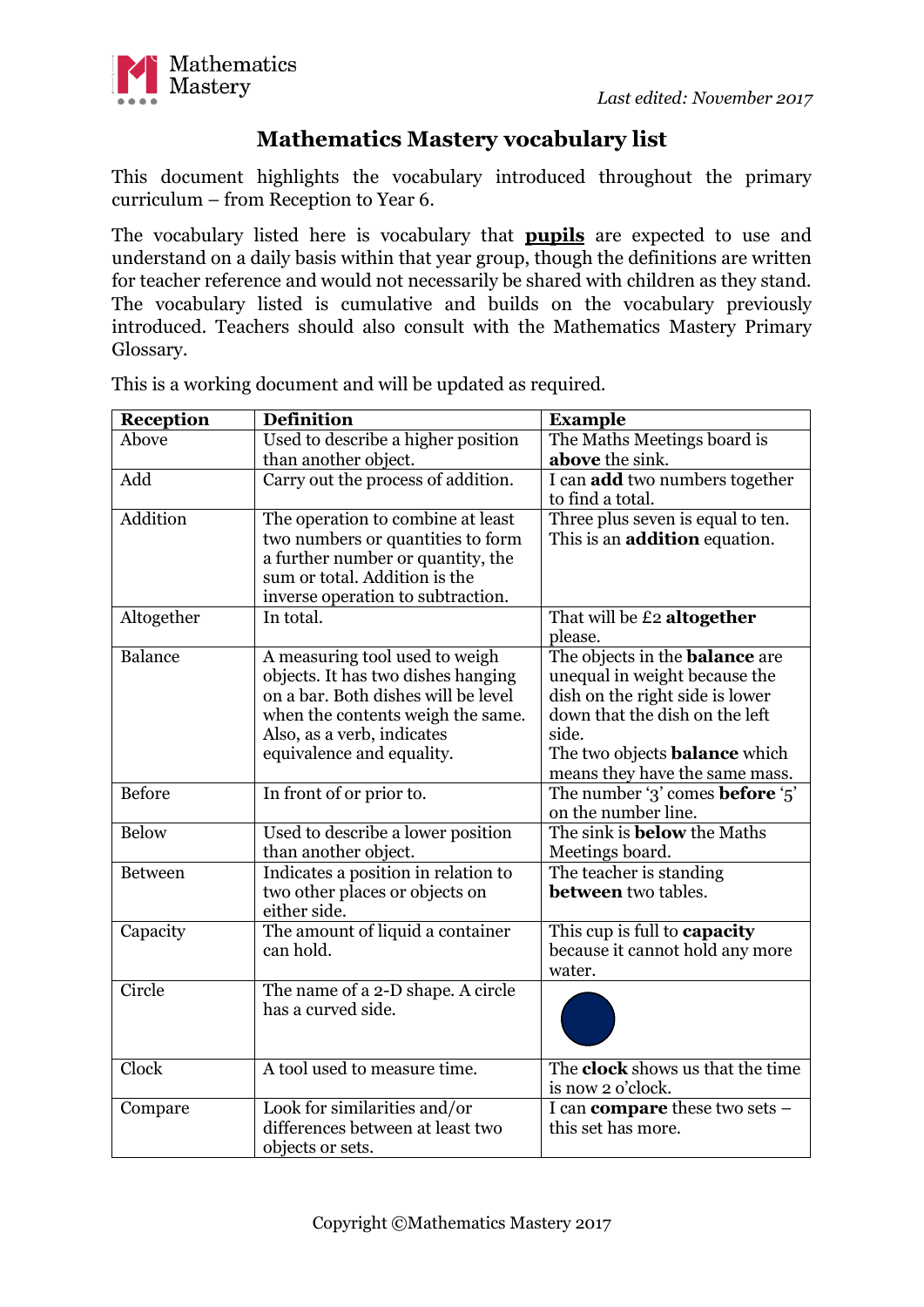

| Corner            | A point where two or more lines        | The table has four corners                          |
|-------------------|----------------------------------------|-----------------------------------------------------|
|                   | meet. The correct mathematical         |                                                     |
|                   |                                        | (vertices).                                         |
|                   | term is vertex (vertices).             |                                                     |
| Cost              | A monetary value assigned to a         | This apple <b>costs</b> 10p. What coin              |
|                   | good or service.                       | could I use to pay for it?                          |
| Count             | Assigning one number name to           | I counted the children in the                       |
|                   | each of a set of objects to determine  | group – there are four so we will                   |
|                   | how many there are.                    | need four pencils.                                  |
| Cube              | A 3-D shape with six identical         |                                                     |
|                   | square faces.                          |                                                     |
|                   |                                        |                                                     |
|                   |                                        |                                                     |
| Cuboid            | A 3-D shape with six rectangular       |                                                     |
|                   | faces.                                 |                                                     |
|                   |                                        |                                                     |
|                   |                                        |                                                     |
|                   |                                        |                                                     |
| Curved surface    | A non-plane surface of a 3-D shape.    | The cone has a <b>curved</b> surface.               |
|                   | Both cones and cylinders have          |                                                     |
|                   | curved surfaces.                       |                                                     |
| Cylinder          | A 3-D shape with two circular faces    |                                                     |
|                   | joined by a curved surface.            |                                                     |
|                   |                                        |                                                     |
|                   |                                        |                                                     |
| $2-D$             | Abbreviation for two-dimensional.      | A square is a <b>2-D</b> shape.                     |
|                   | A figure is two-dimensional if it lies |                                                     |
|                   | on a plane.                            |                                                     |
| $3-D$             | Abbreviation for three-                | A cylinder is a <b>3-D</b> shape.                   |
|                   | dimensional. A solid is three-         |                                                     |
|                   | dimensional and occupies space.        |                                                     |
| Describe          | To express mathematical features,      | Can you <b>describe</b> the properties              |
|                   |                                        |                                                     |
| <b>Difference</b> | qualities and details in words.        | of a cube?<br>The <b>difference</b> between ten and |
|                   | The numerical difference between       |                                                     |
|                   | two numbers or sets of objects. It is  | six is four.                                        |
|                   | found by comparing the quantity of     |                                                     |
|                   | one set of objects with another.       |                                                     |
| Direction         | The orientation of a line in space.    | Which <b>direction</b> should we                    |
|                   |                                        | jump – forwards or backwards?                       |
| Distance          | A measure between two points or        | The <b>distance</b> between my house                |
|                   | things.                                | and the school is longer than that                  |
|                   |                                        | between the school and the train                    |
|                   |                                        | station.                                            |
| Double            | To multiply by two or add a value      | Ten is <b>double</b> five.                          |
|                   | to itself.                             |                                                     |
| Edge              | A line segment joining two vertices    | A triangle has three <b>edges</b> and a             |
|                   | of a plane figure (2-D shape) and      | cube has 12 edges.                                  |
|                   | the intersection of two plane faces    |                                                     |
|                   |                                        |                                                     |
|                   | $(in a 3-D shape).$                    |                                                     |
| Empty             | Containing nothing. Most               | There is no more water left in the                  |
|                   | commonly used in the context of        | $jug - it$ is <b>empty</b> .                        |
|                   | measures.                              |                                                     |
| Equal             | Indicates equivalence between two      | My sets are <b>equal</b> because there              |
|                   | values and can be expressed with       | are four bears in this set and                      |
|                   | the symbol $=$ . The symbol is read    | there are four bears in this set.                   |
|                   | as 'is equal to' which means the       |                                                     |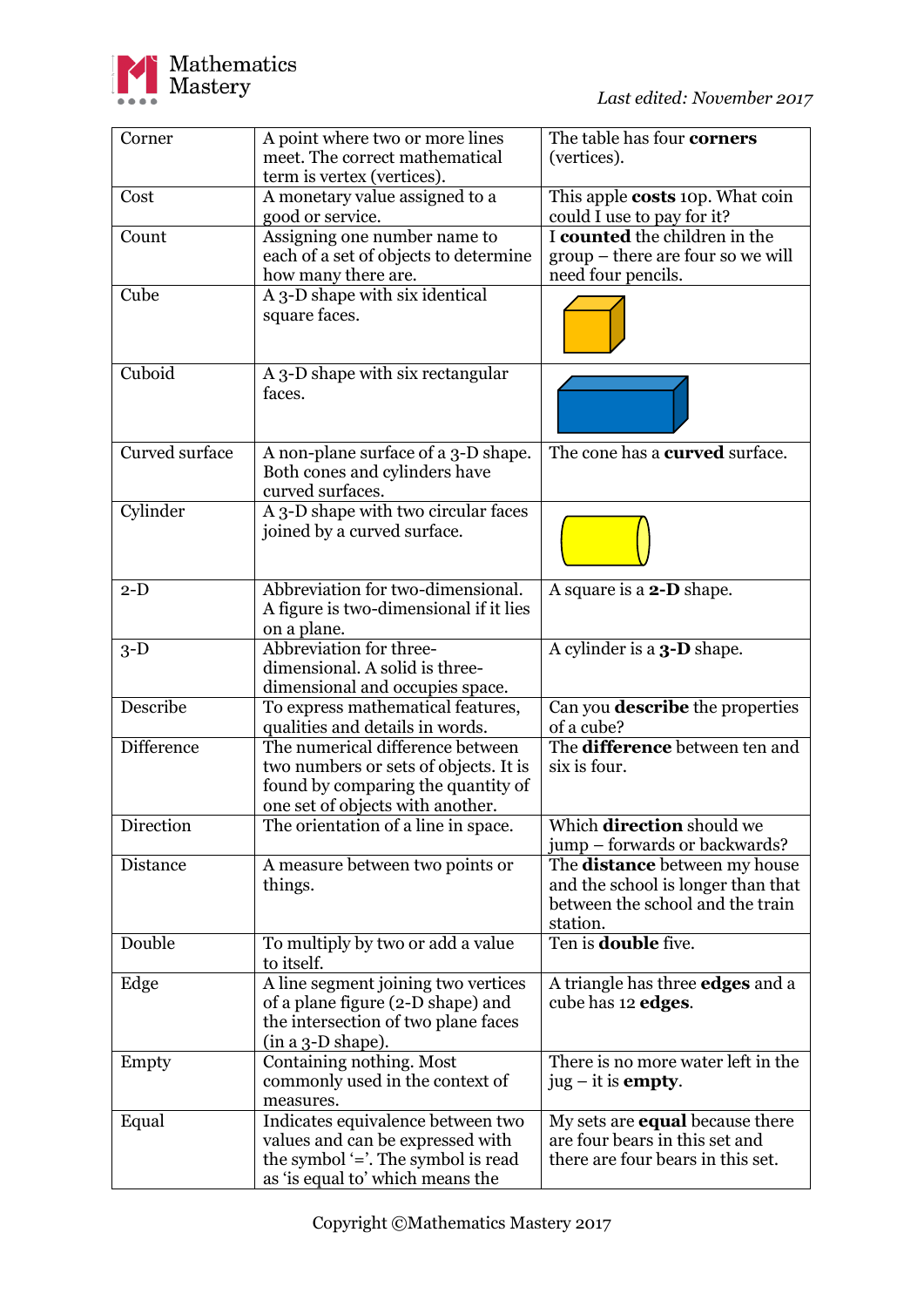

|                 | same as. Expressions on either side      |                                                     |
|-----------------|------------------------------------------|-----------------------------------------------------|
|                 | of the symbol have the same value.       |                                                     |
| Face            | One of the plane surfaces of a solid     | A cube has six faces.                               |
|                 | shape.                                   |                                                     |
| Fewer           | A lesser amount - used when              | There are <b>fewer</b> buttons on my                |
|                 | counting discrete objects, i.e.          | coat than yours.                                    |
|                 | countable objects such as, pens,         |                                                     |
|                 | teddies, counters, etc.                  |                                                     |
| First           | Comes before all others in time or       | <b>First</b> I brush my teeth. Then I go            |
|                 | position.                                | to bed.                                             |
| Flat            | A level surface.                         | The table has a <b>flat</b> rectangular             |
|                 |                                          | surface.                                            |
| Full            | Contains/holds as much or as             | The juice carton is not full                        |
|                 | many as possible; has no empty           | because I drank some.                               |
|                 | space.                                   |                                                     |
| Group           | To make equal size groups. This is       | I will <b>group</b> the crayons equally             |
|                 | one model for division.                  | so that each person gets two.                       |
| Half            | One of two equal parts of a shape,       | I have shared the dolls into two                    |
|                 | quantity or object.                      | equal groups $-$ I have <b>half</b> and             |
|                 |                                          | you have <b>half</b> .                              |
| Intersection of | Where the two subsets overlap in a       | The number 4 belongs in the                         |
| sets            | Venn diagram. Objects or values          | intersection because it is even                     |
|                 | which belong to both subsets are         | and less than 5.                                    |
|                 | placed here.                             |                                                     |
| Last            | Comes after all others in time or        | Rory is the <b>last</b> person in the               |
|                 | order.                                   | line.                                               |
| Length          | A linear measurement.                    | The length of my snake is                           |
|                 |                                          | shorter than yours.                                 |
| Less            | A smaller amount or not as much.         | I have 15p and you have 7p. you                     |
|                 |                                          | have less money than me.                            |
| Line            | A set of adjacent points that has        | I have drawn a line matching the                    |
|                 | length but no width.                     | number four with the four ducks.                    |
| Long            | An adjective used to describe            | I have a <b>long</b> piece of string.               |
|                 | length.                                  |                                                     |
| Mass            | A measure relating to the amount         | The <b>mass</b> of the school bag is                |
|                 | of matter within a given object.         | greater than the <b>mass</b> of the                 |
|                 |                                          | book.                                               |
| Measure         | To find the size of something in a       | How might we <b>measure</b> how                     |
|                 | given unit.                              | much flour we need to bake a                        |
| Minus           |                                          | cake?                                               |
|                 | A name for the symbol '-', which         | Three <b>minus</b> one is equal to<br>two.          |
|                 | denotes the operation of<br>subtraction. |                                                     |
| More            |                                          |                                                     |
|                 | A greater amount.                        | I have six apples and you have<br>two. I have more. |
| <b>Next</b>     | Comes immediately after the              | The <b>next</b> shape in my pattern is              |
|                 | present one in order.                    |                                                     |
| Number bond     |                                          | a square.<br>Five and four make a <b>number</b>     |
|                 | A pair of numbers with a given<br>total. | <b>bond</b> to nine.                                |
| Number line     | A linear, continuous representation      | This number line starts at zero                     |
|                 | of number. Each number occupies          | and ends at ten.                                    |
|                 | a point on the line, and there is an     |                                                     |
|                 | equal interval between each              |                                                     |
|                 | number.                                  |                                                     |
|                 |                                          |                                                     |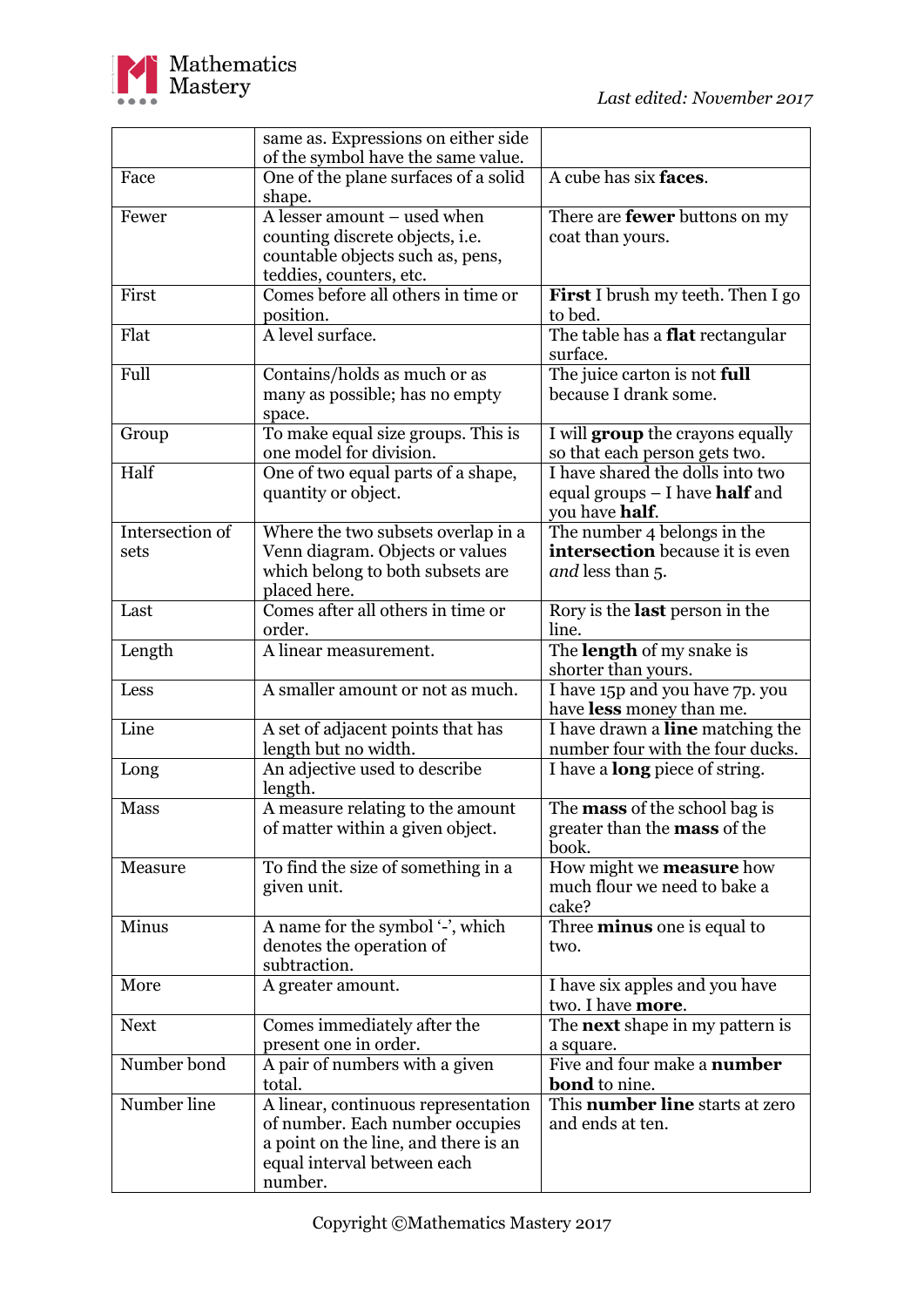

| Number track | A linear, discrete representation of  | I can count from one to ten,              |
|--------------|---------------------------------------|-------------------------------------------|
|              | number. Each number is                | moving a counter along this               |
|              | positioned in a square on the track.  | number track.                             |
| Order        | Describes the placement of items      | I have <b>ordered</b> the bears from      |
|              | according to given criteria or in a   | smallest to biggest.                      |
|              | pattern.                              |                                           |
|              | As a verb, to place items according   |                                           |
|              | to given criteria or in a pattern.    |                                           |
| Pair         | A set of two things used together.    | Socks come in a $pair$ – one for          |
|              |                                       | each foot.                                |
| Pattern      |                                       |                                           |
|              | A systematic arrangement of           | The <b>pattern</b> is red, blue, red,     |
|              | numbers, shapes or other elements     | blue, red blue.                           |
|              | according to a rule.                  |                                           |
| Plus         | The word representing the             | Five apples <b>plus</b> two apples are    |
|              | operation of addition. It is also the | equal to seven apples.                    |
|              | name for the symbol '+'.              |                                           |
| Rectangle    | A quadrilateral with four right       |                                           |
|              | angles.                               |                                           |
|              |                                       |                                           |
| Second       | 1. A unit of time.                    | Mohsin is <b>second</b> in the line       |
|              | 2. An ordinal number.                 | today.                                    |
| Sequence     | A series of numbers or other          | The number 3 is next in the               |
|              | elements which follow a rule.         | sequence because each number              |
|              |                                       | is one less than the one before.          |
| Set          | A defined group of objects,           | I have placed all the purple              |
|              | numbers or other elements.            | counters in this <b>set</b> because they  |
|              |                                       | are all the same colour.                  |
| Share        | To distribute fairly between a given  | I will <b>share</b> the crayons equally   |
|              | number of recipients. This is one     | between the people at the table.          |
|              | model for division.                   |                                           |
| Short        | An adjective used to describe         | This string will not reach to the         |
|              | length.                               | door. It is too short.                    |
| Side         | A straight line that forms part of    | This shape has four straight              |
|              | the boundary of a shape.              | sides.                                    |
| <b>Size</b>  | An element's overall dimensions or    | The size of my shoe is smaller            |
|              |                                       |                                           |
|              | magnitude.                            | than my teacher's.                        |
| Sort         | To organise a set of elements into    | I will <b>sort</b> these objects based on |
|              | specified categories.                 | their size.                               |
| Square       | A quadrilateral with four equal       |                                           |
|              | length sides and four right angles.   |                                           |
|              |                                       |                                           |
| Straight     | A line or movement uniform in         | The walls of the school are               |
|              | direction, without bends or curves.   | straight.                                 |
| Subtract     | Carry out the process of              | Nine subtract three is equal to           |
|              | subtraction.                          | six.                                      |
| Subtraction  | The inverse operation to addition.    | We are taking some away so it is          |
|              |                                       | a subtraction question.                   |
| Sum          | The result of one or more             | The sum of five and three is              |
|              | additions.                            | eight.                                    |
| Surface      | An outer boundary of a 3-D object.    | This cone has a curved surface.           |
| Take away    | Used in the reduction structure of    | He ate three of the sweets so we          |
|              | subtraction. To remove a number       | need to <b>take away</b> three            |
|              | of items from a set.                  | counters.                                 |
|              |                                       |                                           |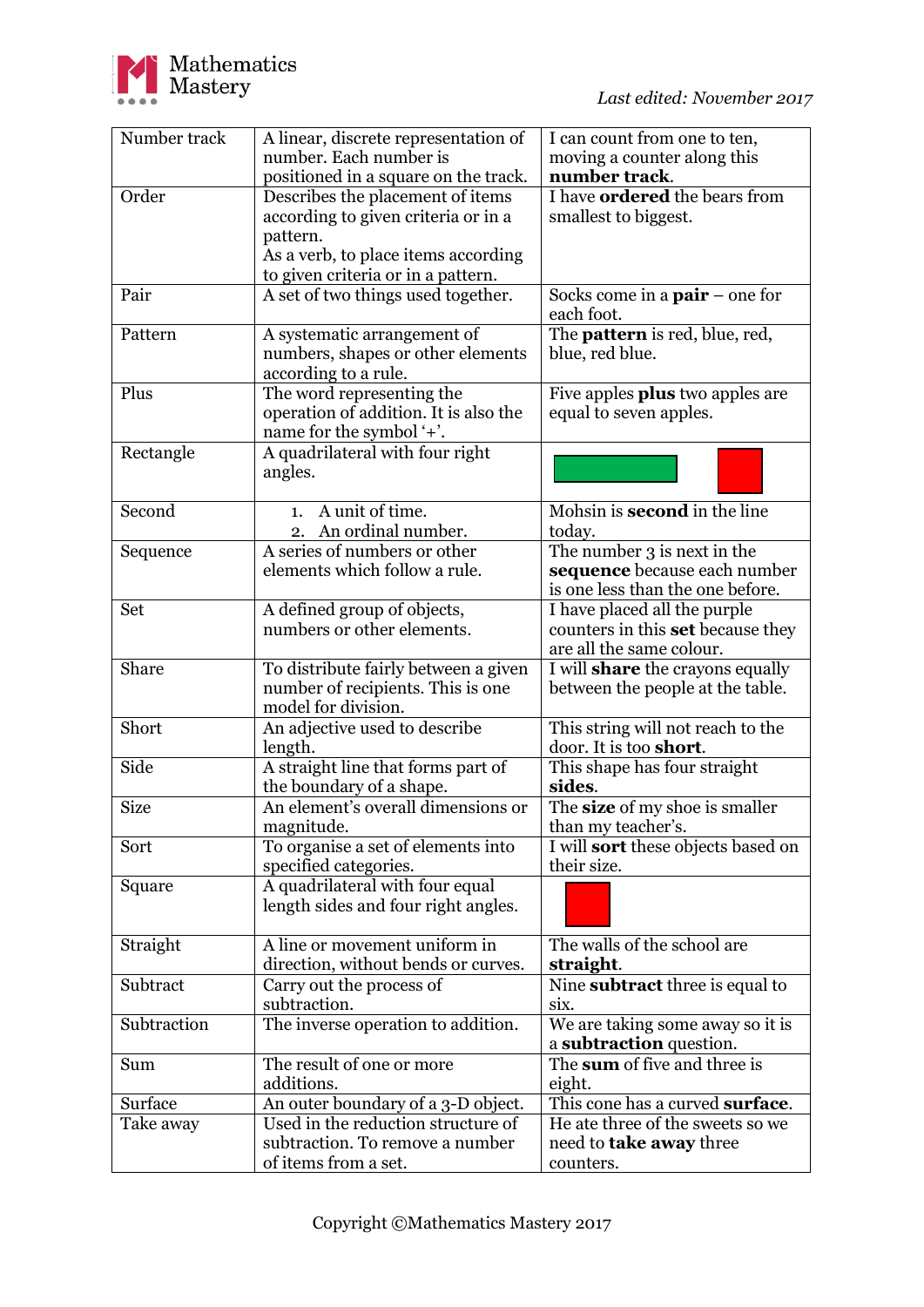

| Tall                     | Measuring a specific distance from<br>top to bottom.                                                                                                            | Our class teacher is not as <b>tall</b> as<br>our head teacher. |
|--------------------------|-----------------------------------------------------------------------------------------------------------------------------------------------------------------|-----------------------------------------------------------------|
| Time                     | Related to duration. Measured in<br>seconds, minutes, hours, days,<br>weeks, months, years etc.                                                                 | After lunch it will be time for<br>P.E.                         |
| Total                    | The sum found by adding.                                                                                                                                        | There are a <b>total</b> of five people<br>at this table.       |
| Triangle                 | A polygon with three sides.                                                                                                                                     |                                                                 |
| Venn diagram             | Two or more circles which<br>represent given sets and intersect<br>according these.                                                                             | blue shapes<br>squares                                          |
| Vertex (pl.<br>vertices) | The point at which two or more<br>lines intersect.                                                                                                              | This shape has five <b>vertices</b> .                           |
| Weight                   | The force exerted on an object by<br>gravity. Weight therefore changes<br>with a change in gravitational<br>force. Used interchangeably with<br>mass until KS2. | The <b>weight</b> of this book is<br>heavier than the pencil.   |
| Zero                     | The number before one. It is<br>neither positive nor negative.                                                                                                  | <b>Zero</b> comes before one on the<br>number track.            |

| Year <sub>1</sub> | <b>Definition</b>                                                                                                  | <b>Example</b>                                                                     |
|-------------------|--------------------------------------------------------------------------------------------------------------------|------------------------------------------------------------------------------------|
| Analogue clock    | A clock with a face and hands.                                                                                     |                                                                                    |
| Anticlockwise     | Movement in the opposite.<br>direction to the motion of the<br>hands of a clock.                                   |                                                                                    |
| Approximate       | The number is not exact but it                                                                                     | Our PSHE lesson lasts                                                              |
|                   | is close.                                                                                                          | approximately half an hour.                                                        |
| Array             | An arrangement of counters<br>or numbers, in columns and<br>rows, used to represent<br>multiplication and division | This array<br>shows $3 \times 4$ , $4 \times$<br>$3, 12 \div 4$ and 12<br>$\div$ 3 |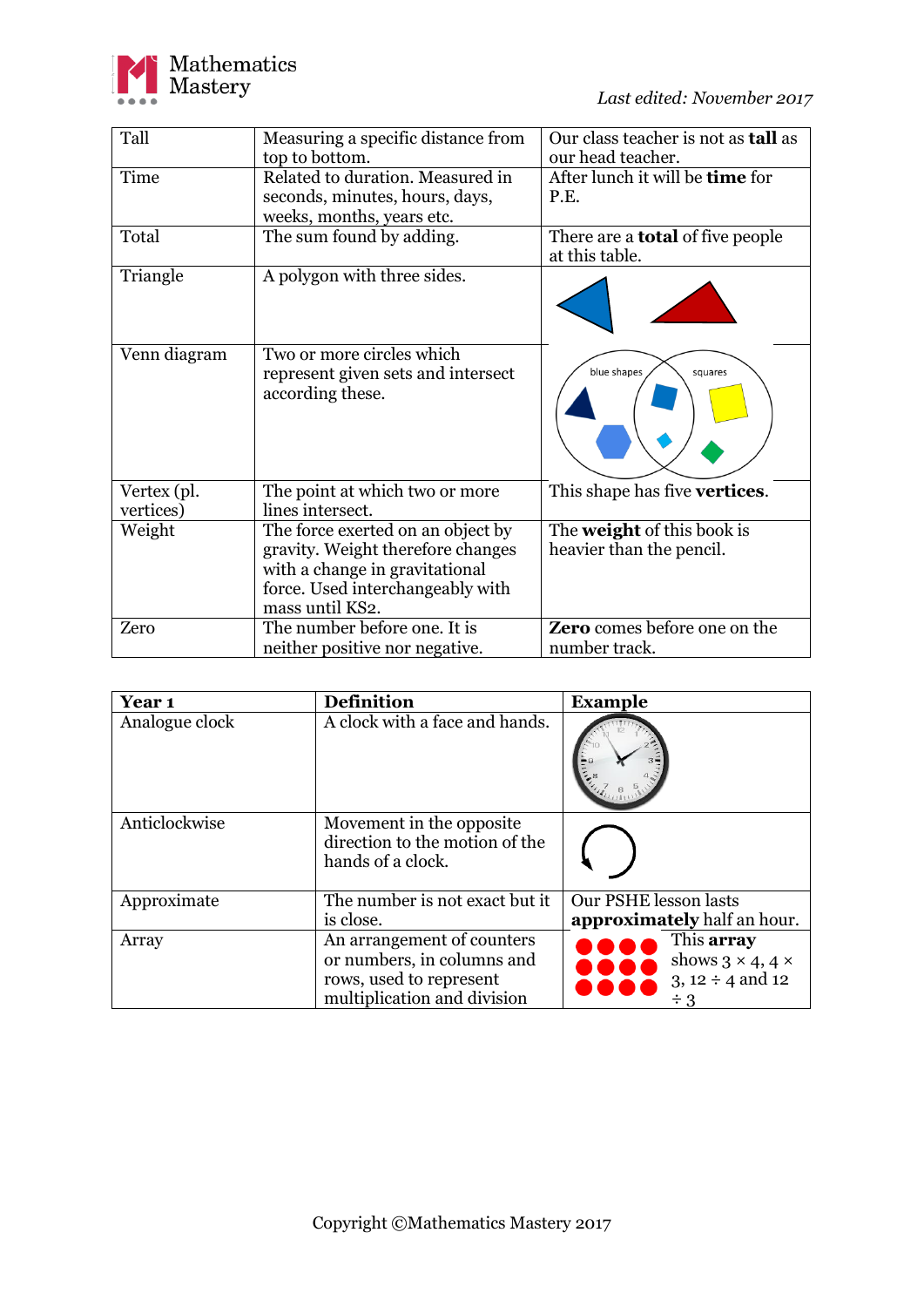

| <b>Block</b> graph | The pre-cursor to the bar                                           | How children travel to school                              |
|--------------------|---------------------------------------------------------------------|------------------------------------------------------------|
|                    | graph, this representation of                                       | 5                                                          |
|                    | data has an x- and y-axis and                                       |                                                            |
|                    | one block represents one item.                                      |                                                            |
|                    | Each block is adjoined to the                                       |                                                            |
|                    | adjacent block.                                                     | Number of children                                         |
|                    |                                                                     |                                                            |
|                    |                                                                     | 1                                                          |
|                    |                                                                     |                                                            |
|                    |                                                                     |                                                            |
|                    |                                                                     | bus<br>bike<br>walk<br>car<br>scooter                      |
| Chart              | A table or graph.                                                   | I will mark one day for the sun                            |
|                    |                                                                     | on our weather chart.                                      |
| Chronological      | In time order.                                                      | I ordered the events in my day                             |
|                    |                                                                     | chronologically. I woke up,                                |
|                    |                                                                     | ate my breakfast, went to                                  |
|                    |                                                                     | school then came home.                                     |
| Clockwise          | Movement in the direction of                                        |                                                            |
|                    | the hands of a clock.                                               |                                                            |
|                    |                                                                     |                                                            |
|                    |                                                                     |                                                            |
| Cone               | A 3-D shape with one circular                                       |                                                            |
|                    | plane face, which tapers to an                                      |                                                            |
|                    | apex.                                                               |                                                            |
|                    |                                                                     |                                                            |
|                    |                                                                     |                                                            |
|                    |                                                                     |                                                            |
| Continuous surface | An outer boundary of a 3-D                                          | A sphere has a continuous                                  |
|                    | object which is uninterrupted                                       | surface.                                                   |
|                    |                                                                     |                                                            |
|                    | by any plane surfaces.                                              |                                                            |
| Data               | Quantitative information                                            | This block graph shows us                                  |
|                    | which has been counted or                                           | <b>data</b> for the colour of the cars                     |
|                    | measured.                                                           | in the car park.                                           |
| Decreasing         | Becoming smaller in value.                                          | 15, 14, 13, 12. This number                                |
|                    | Used in relation to number                                          | pattern is <b>decreasing</b> by one                        |
|                    | sequences.                                                          | each time.                                                 |
| Diagram            | An illustration, drawing or                                         | I will draw a <b>diagram</b> to                            |
|                    | representation.                                                     | show how I programed my                                    |
|                    |                                                                     | floor toy to move.                                         |
| Digit              | One of the ten Arabic                                               | The number 54 has the <b>digit</b>                         |
|                    | numerals o to 9, from which                                         | five in the tens column and                                |
|                    | we compose numbers.                                                 | the <b>digit</b> four in the ones. The                     |
|                    |                                                                     | <b>digit</b> five has a value of fifty.                    |
| Divide             | To share or group into equal                                        |                                                            |
|                    | parts.                                                              | I can divide 12 by three using                             |
| Estimate           |                                                                     | grouping or sharing.                                       |
|                    | An appropriately accurate                                           | I estimate there are eight                                 |
|                    | guess, depending on the<br>context and numbers                      | cubes in the cup because it<br>looks about double four but |
|                    | involved.                                                           |                                                            |
|                    |                                                                     | fewer than ten.                                            |
| Even number        | A number with a $0, 2, 4, 6$ or $8$                                 | 32 is an even number.                                      |
|                    | in the ones and therefore                                           |                                                            |
|                    | exactly divisible by two.                                           |                                                            |
| Facts              | Related to the four operations                                      | Number bonds to and within                                 |
|                    | $(+, -, \times, \div)$ . Pupils should be<br>supported in achieving | 10 and 20 are <b>facts</b> , e.g. $3 + 7$<br>$= 10.$       |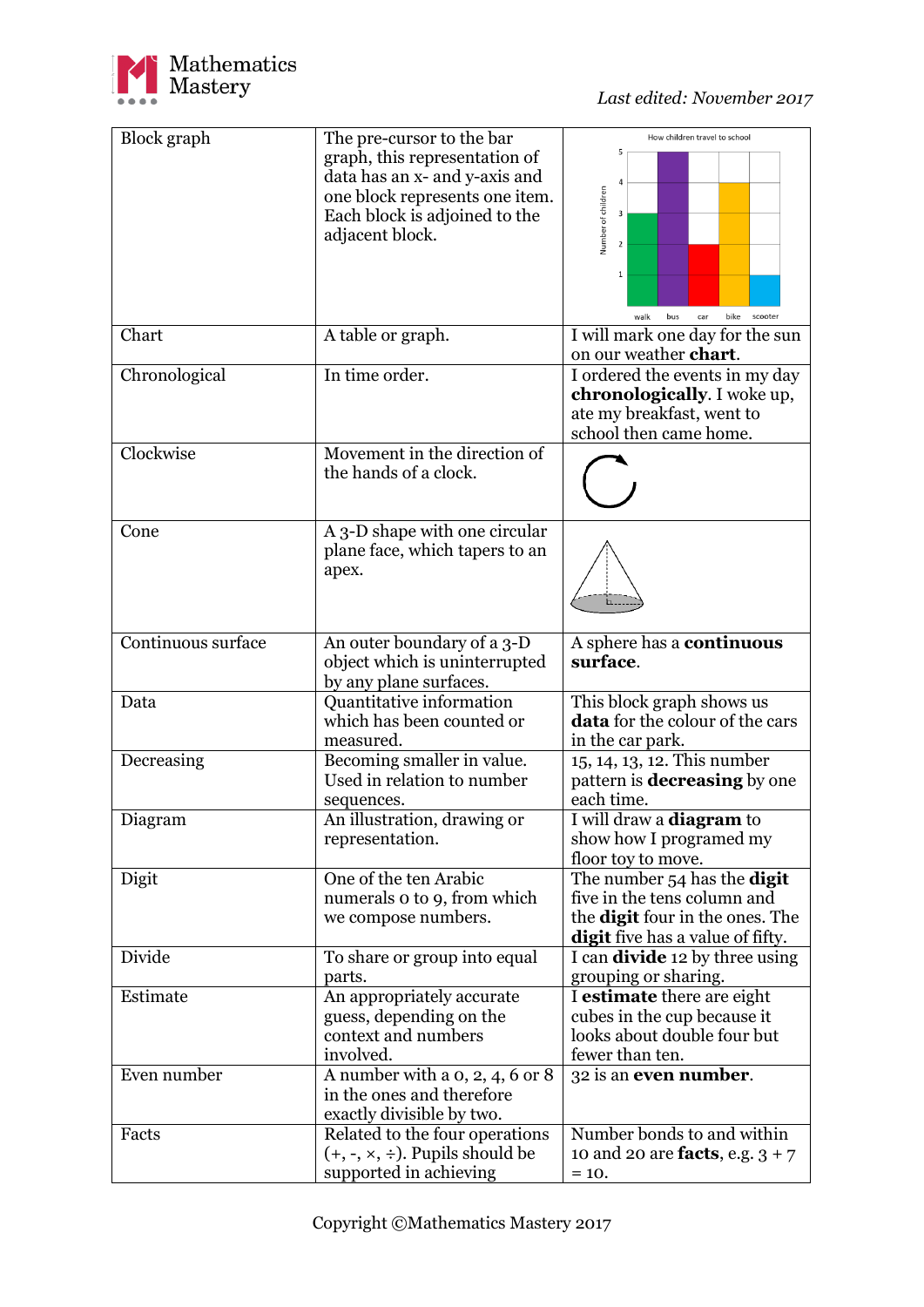

|                    | fluency, <i>i.e.</i> very fast recall, in<br>these facts. These then                                                                                        |                                                                                                                                                                         |
|--------------------|-------------------------------------------------------------------------------------------------------------------------------------------------------------|-------------------------------------------------------------------------------------------------------------------------------------------------------------------------|
|                    | become known facts.                                                                                                                                         |                                                                                                                                                                         |
| Fraction           | A part of a whole<br>1.<br>number, quantity or<br>shape.<br>2. Expressing a division<br>relationship between<br>two integers in the<br>form $\frac{a}{x}$ . | I have shared my sweets into<br>four equal parts. Everyone<br>will get a <b>fraction</b> of the<br>whole quantity of sweets. One<br>group is a quarter of the<br>whole. |
| Half turn          | A 180 degree rotation, i.e. $\frac{1}{2}$ of<br>a 360 degree or 'full' turn.                                                                                |                                                                                                                                                                         |
| Hour               | A unit of time.                                                                                                                                             | There are 24 hours in one day.                                                                                                                                          |
| Increasing         | Becoming greater in value.<br>Used in relation to number<br>sequences.                                                                                      | 2, 4, 6, 8. This number pattern<br>is <b>increasing</b> by two each<br>time.                                                                                            |
| Kilogram           | A standard unit of mass, equal<br>to 1000 grams.                                                                                                            | The book has a mass of two<br>kilograms.                                                                                                                                |
| Known fact         | A number fact which has been<br>committed to memory (or<br>very fast recall) and can be<br>applied fluently to various<br>calculation strategies.           | When I use the 'Make ten'<br>strategy to add, I use known<br><b>facts</b> to partition the number<br>I'm adding.                                                        |
| Left               | Indicating the position or<br>direction.                                                                                                                    | Make a quarter turn <b>left</b> and<br>walk forward three steps.                                                                                                        |
| Litre              | A standard unit of volume,<br>equal to 1000 millilitres.                                                                                                    | The capacity of the jug is<br>about half a <b>litre</b> .                                                                                                               |
| Mental calculation | A calculation performed<br>without using a formal written<br>strategy. Simple jottings may<br>aid a mental calculation.                                     | 14 plus $5$ is equal to 19. I<br>completed this using a<br>mental calculation and<br>deriving facts because I know<br>that four plus five is equal to<br>nine.          |
| Metre              | A standard unit of measure,<br>equal to 100 centimetres.                                                                                                    | I estimate that the table is<br>about a <b>metre</b> tall.                                                                                                              |
| Minute             | A unit of time.                                                                                                                                             | We will have lunch in five<br>minutes.                                                                                                                                  |
| Oblong             | A quadrilateral with two pairs<br>of parallel sides of equal<br>length.                                                                                     |                                                                                                                                                                         |
| Odd number         | An integer which is not<br>divisible by two without a<br>remainder.                                                                                         | All numbers which end in 1, 3,<br>$5, 7$ and 9 are <b>odd numbers</b> .                                                                                                 |
| Partition          | To split a number into two or<br>more parts.                                                                                                                | The number 23 can be<br>canonically partitioned<br>(by place value) into 20 and 3,<br>or non-canonically<br>partitioned in many                                         |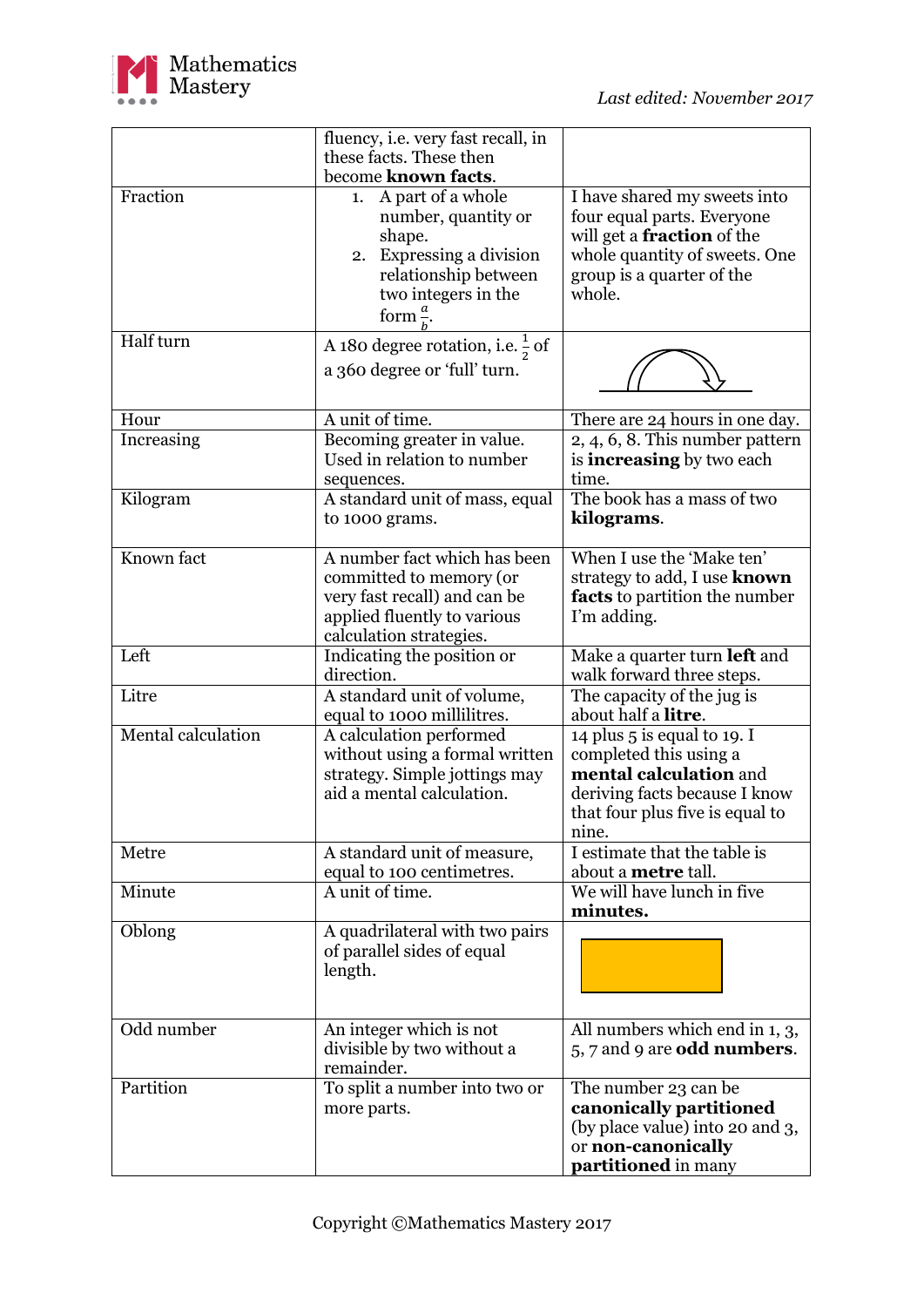

|                      |                                                                                                                                          | different ways, including 18<br>and 5, 17 and 6, etc.                                                                                                                   |
|----------------------|------------------------------------------------------------------------------------------------------------------------------------------|-------------------------------------------------------------------------------------------------------------------------------------------------------------------------|
| Place value          | A system for writing numbers,<br>in which the value of a digit is<br>defined by its position within<br>the number.                       | In the number 452 written in<br>base ten, the digit four has a<br>value of 400, the five has a<br>value of 50 and the two has a<br>value of two.                        |
| Position             | Location, expressed either<br>descriptively using positional<br>prepositions, or specified by<br>coordinates.                            | The book is <b>on</b> the table. The<br>clock is hanging <b>above</b> the<br>board.                                                                                     |
| Pound (sterling)     | The official currency of the<br>United Kingdom.                                                                                          | <b>Pounds sterling are written</b><br>using the $E$ symbol. There are<br>100 pence in one <b>pound</b><br>sterling.                                                     |
| Property             | Any attribute.                                                                                                                           | A <b>property</b> of a triangle is<br>that it has three straight sides<br>and three vertices, the sum of<br>whose angles is 180 degrees.                                |
| Pyramid              | A 3-D shape with a polygonal<br>base and otherwise triangular<br>faces, which form edges with<br>the base, and which meet at<br>an apex. | base                                                                                                                                                                    |
| Quantity             | An amount, in some cases<br>given a numerical value.                                                                                     | A quantity of apples is<br>placed on the left-hand side of<br>the balance. How many<br>kilogram masses will we need<br>to place on the right to<br>balance the apples?  |
| Quarter              | One of four equal parts of a<br>whole, quantity or object.                                                                               | I have shared the eight<br>conkers into four equal groups<br>- I have two conkers, which is<br>one quarter of the whole.                                                |
| Quarter turn         | A 90-degree rotation, i.e. $\frac{1}{4}$ of<br>a 360 degree 'full' turn.                                                                 |                                                                                                                                                                         |
| Repeated addition    | A structure of multiplication<br>where equal parts are added<br>to make a whole.                                                         | I can show $4 \times 5$ as <b>repeated</b><br><b>addition:</b> $4 + 4 + 4 + 4 + 4$ .                                                                                    |
| Repeated subtraction | A structure of division, where<br>equal parts are subtracted and<br>the number of equal parts<br>summed to calculate a<br>quotient.      | I can use <b>repeated</b><br>subtraction to calculate 20<br>divided by four: $20 - 4 - 4 - 4$<br>$-4-4.$                                                                |
| Represent            | To express or show a<br>mathematical concept using<br>words, numerals and symbols,<br>pictures, diagrams, or<br>concrete manipulatives.  | I have used three blue cubes<br>to <b>represent</b> the three<br>oranges in the question.<br>I used a part-whole model to<br><b>represent</b> the addition<br>question. |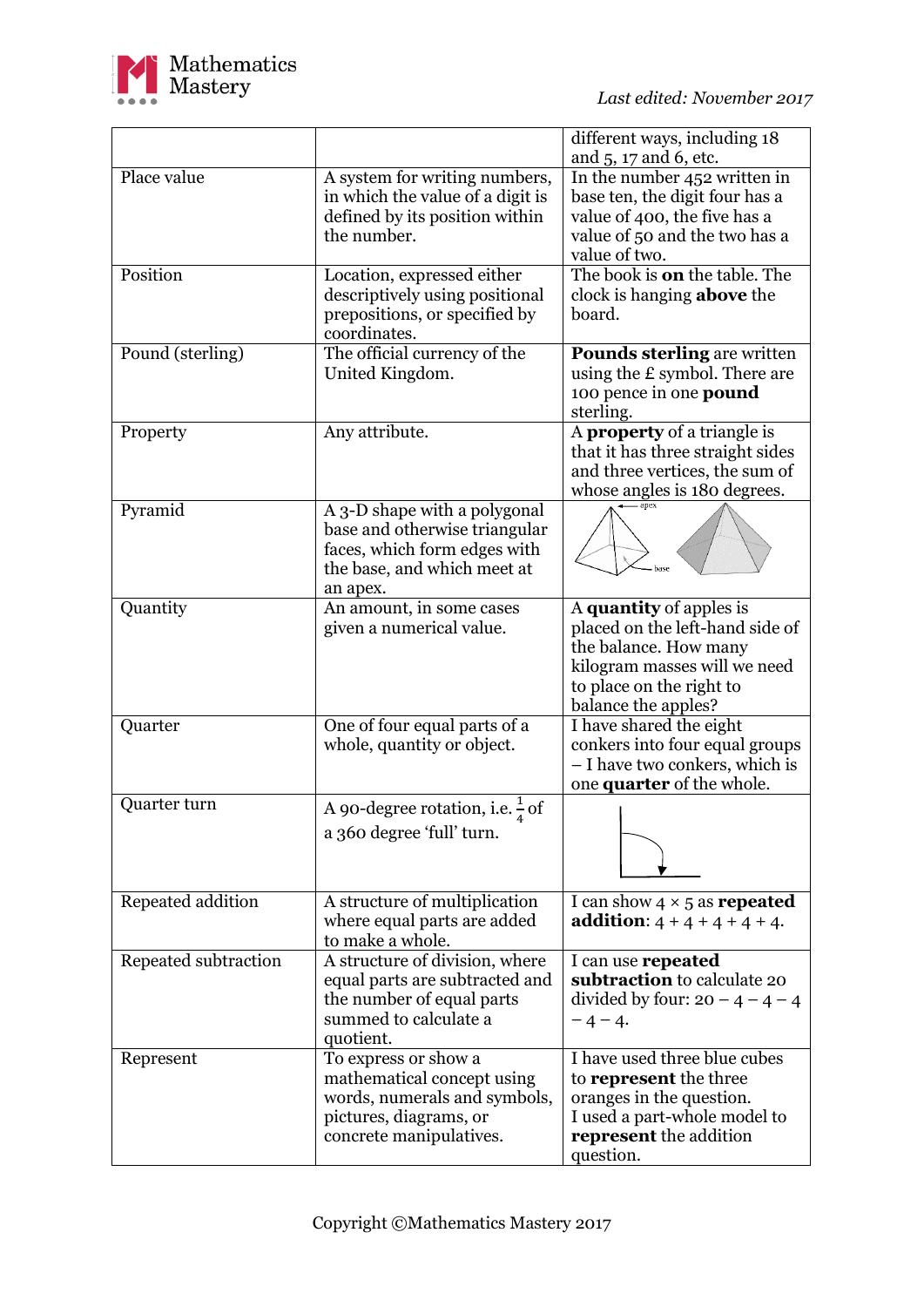

| Right         | Indicating the position or<br>direction.                                                                                                                                                             | The picture is on the right-<br>hand side of the board.                                                                                                                                                                                  |
|---------------|------------------------------------------------------------------------------------------------------------------------------------------------------------------------------------------------------|------------------------------------------------------------------------------------------------------------------------------------------------------------------------------------------------------------------------------------------|
| Rule          | A consistent pattern which<br>allows generalisation.<br>Awareness of a rule allows a<br>pupil to continue a sequence<br>or generate a related<br>sequence.                                           | 2, 5, 8, 11, 14<br>The <b>rule</b> is that each number<br>is three greater than the<br>previous number. Therefore,<br>the next number in this<br>sequence will be 17.                                                                    |
| <b>Scales</b> | An object used to measure<br>mass.                                                                                                                                                                   | The scales showed that the<br>banana had a greater mass<br>than the apple.                                                                                                                                                               |
| Sign          | Synonymous with symbol in<br>its mathematical context, e.g.<br>$+, \neg, \times, \div, =.$                                                                                                           | 20 $\Box$ 5 = 4. What is the<br>missing sign?                                                                                                                                                                                            |
| Standard unit | A uniform measure, agreed<br>upon as standard.                                                                                                                                                       | <b>Standard units of mass</b><br>include grams and kilograms.<br><b>Standard units of length</b><br>include centimetres, metres<br>and kilometres.<br><b>Standard units of volume</b><br>and capacity include<br>millilitres and litres. |
| Sphere        | A 3-D shape with a<br>continuous surface, which is<br>at all points equidistant from<br>its centre. It has an infinite<br>number of flat faces and<br>straight edges.                                | A bowling ball is a <b>sphere</b> .                                                                                                                                                                                                      |
| Symbol        | Synonymous with sign in its<br>mathematical context, e.g. +, -<br>$x, \frac{1}{2}, \frac{1}{2}$                                                                                                      | 20 $\Box$ 5 = 4. What is the<br>missing symbol?                                                                                                                                                                                          |
| Table         | A structure organised into<br>columns and rows, in which<br>data can be recorded.                                                                                                                    | The information for Thursday<br>is not yet complete on the<br><b>table</b> because it is only<br>Wednesday.                                                                                                                              |
| Turn          | Rotation (see half and quarter<br>turn).                                                                                                                                                             | A whole turn is 360 degrees. A<br>half turn is 180 degrees. A<br>quarter turn is 90 degrees.                                                                                                                                             |
| Unit          | An element considered<br>1.<br>as a single entity. Ten<br>single cubes can be<br>grouped together to<br>make a unit of ten.<br>A unit of measure,<br>2.<br>which can be standard<br>or non-standard. | I regrouped ten ones for one<br>unit of ten.<br>Unifix cubes can be used as<br>units of measure, but these<br>are not standard units.                                                                                                    |
| Volume        | A quantity or amount of any<br>substance and the 3-D space it<br>fills.                                                                                                                              | The bottle contains a <b>volume</b><br>of one litre but its capacity is<br>two litres. The bottle is half<br>full.                                                                                                                       |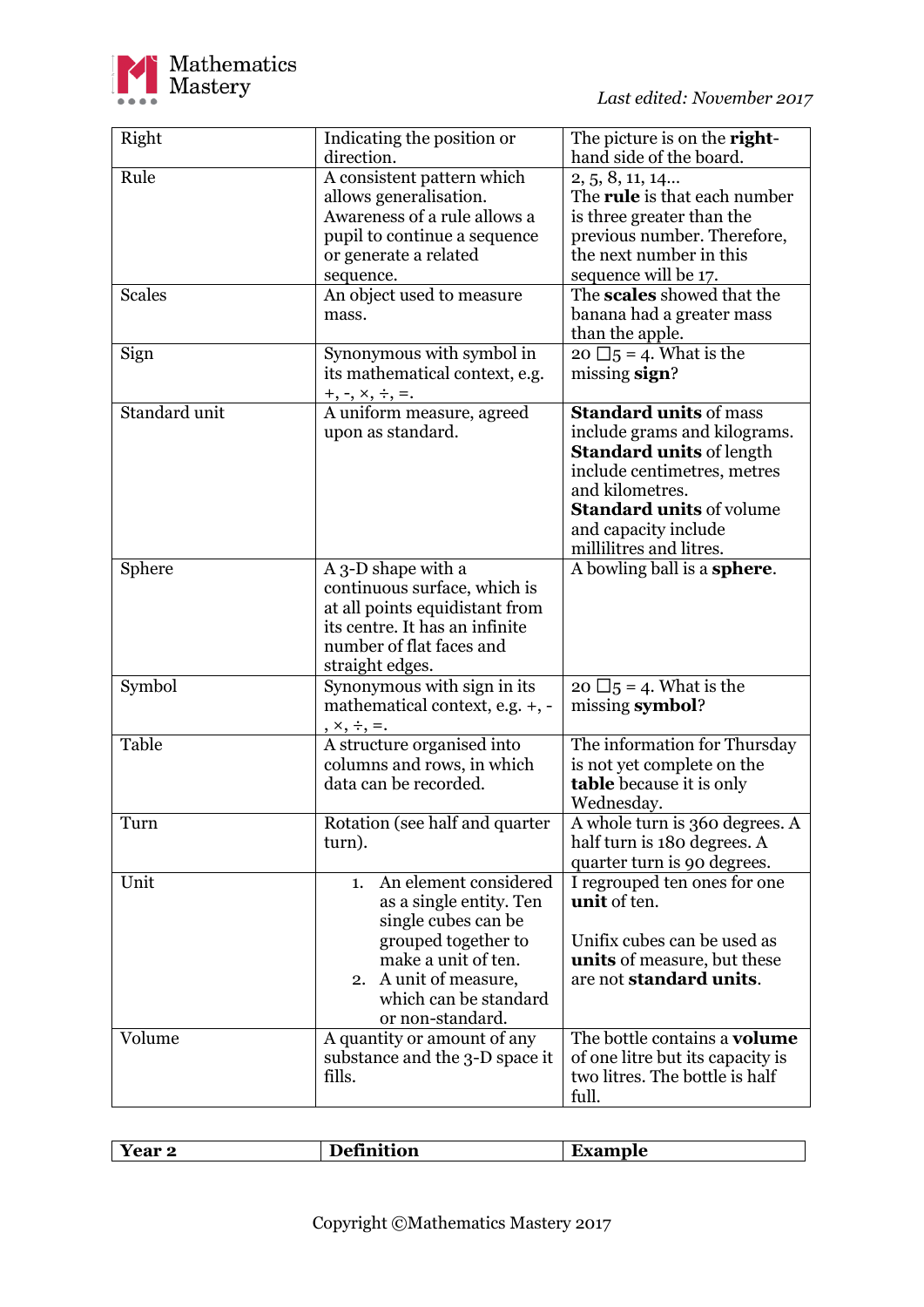

| Angle              | The amount of turn,                                                                                                                                                                                            | The <b>angle</b> is 60 degrees.                                                                                                                                                                     |
|--------------------|----------------------------------------------------------------------------------------------------------------------------------------------------------------------------------------------------------------|-----------------------------------------------------------------------------------------------------------------------------------------------------------------------------------------------------|
|                    | measured in degrees.                                                                                                                                                                                           |                                                                                                                                                                                                     |
| Calculate          | To compute or work out<br>mathematically.                                                                                                                                                                      | Can you calculate the<br>answer to $13 + 4$ ?                                                                                                                                                       |
| Centimetre         | A metric unit of length.                                                                                                                                                                                       | The book is 15 centimetres<br>long.                                                                                                                                                                 |
| Column             | A vertical arrangement of<br>numbers or objects.                                                                                                                                                               | 23 has two tens - I will place<br>them into the tens column.                                                                                                                                        |
| Commutative        | A property of addition and<br>multiplication. It does not<br>matter in which order the<br>addends or factors are added                                                                                         | $4 + 6 = 10$<br>$6 + 4 = 10$<br>This demonstrates that<br>addition is <b>commutative</b> .                                                                                                          |
|                    | or multiplied; the result will<br>be the same.                                                                                                                                                                 | Arrays demonstrate the<br><b>commutativity</b> of<br>multiplication, i.e. $3 \times 4 = 4 \times$<br>3                                                                                              |
| Consecutive        | Following in order.                                                                                                                                                                                            | $2, 3, 4, 5, 6$ are <b>consecutive</b><br>numbers. 3, 6 and 9 are<br><b>consecutive</b> multiples of 3.                                                                                             |
| Denominator        | The number written below<br>the vinculum in a fraction. In<br>a measure context, it<br>indicates the number of equal<br>parts into which the whole is<br>divided. In a division context,<br>it is the divisor. | In the fraction one quarter,<br>four is the <b>denominator</b> .                                                                                                                                    |
| <b>Division</b>    | The process of partitioning a<br>whole into equal parts.                                                                                                                                                       | 12 divided by 3 is equal to 4.                                                                                                                                                                      |
| Efficient          | Well-organised. Choosing an<br>efficient computation<br>strategy requires<br>consideration of the numbers<br>involved and will normally<br>utilise 'known facts'.                                              | I will use my number bonds<br>knowledge to calculate $22 + 7$<br><b>efficiently.</b> I know that $2 + 7$<br>is equal to 9, so the answer is<br>29. That's more efficient that<br>counting on seven. |
| Frequency          | The number of times<br>something occurs within a<br>data set.                                                                                                                                                  | 4 pupils have brown hair. The<br><b>frequency</b> of brown hair is<br>4.                                                                                                                            |
| Gram               | A metric unit of mass.                                                                                                                                                                                         | The pencil weighs 20 grams.                                                                                                                                                                         |
| Heptagon           | A polygon with seven sides<br>and seven angles.                                                                                                                                                                |                                                                                                                                                                                                     |
| Hexagon            | A polygon with six sides and<br>six angles.                                                                                                                                                                    |                                                                                                                                                                                                     |
| Inverse operations | Opposite operations that<br>'undo' each other.                                                                                                                                                                 | Addition and subtraction are<br>inverse operations.                                                                                                                                                 |
| Millilitre         | A metric unit of<br>capacity/volume.                                                                                                                                                                           | The can of fizzy drink has a<br>capacity of 330 millilitres.                                                                                                                                        |
| Multiple           | The result of multiplying a<br>number by an integer, for<br>example, 12 is a multiple of 3<br>and 4 because $3 \times 4 = 12$ .                                                                                | 36 is a <b>multiple</b> of three<br>because three multiplied by<br>12 is equal to 36. It is also a<br>multiple of 12 for the same                                                                   |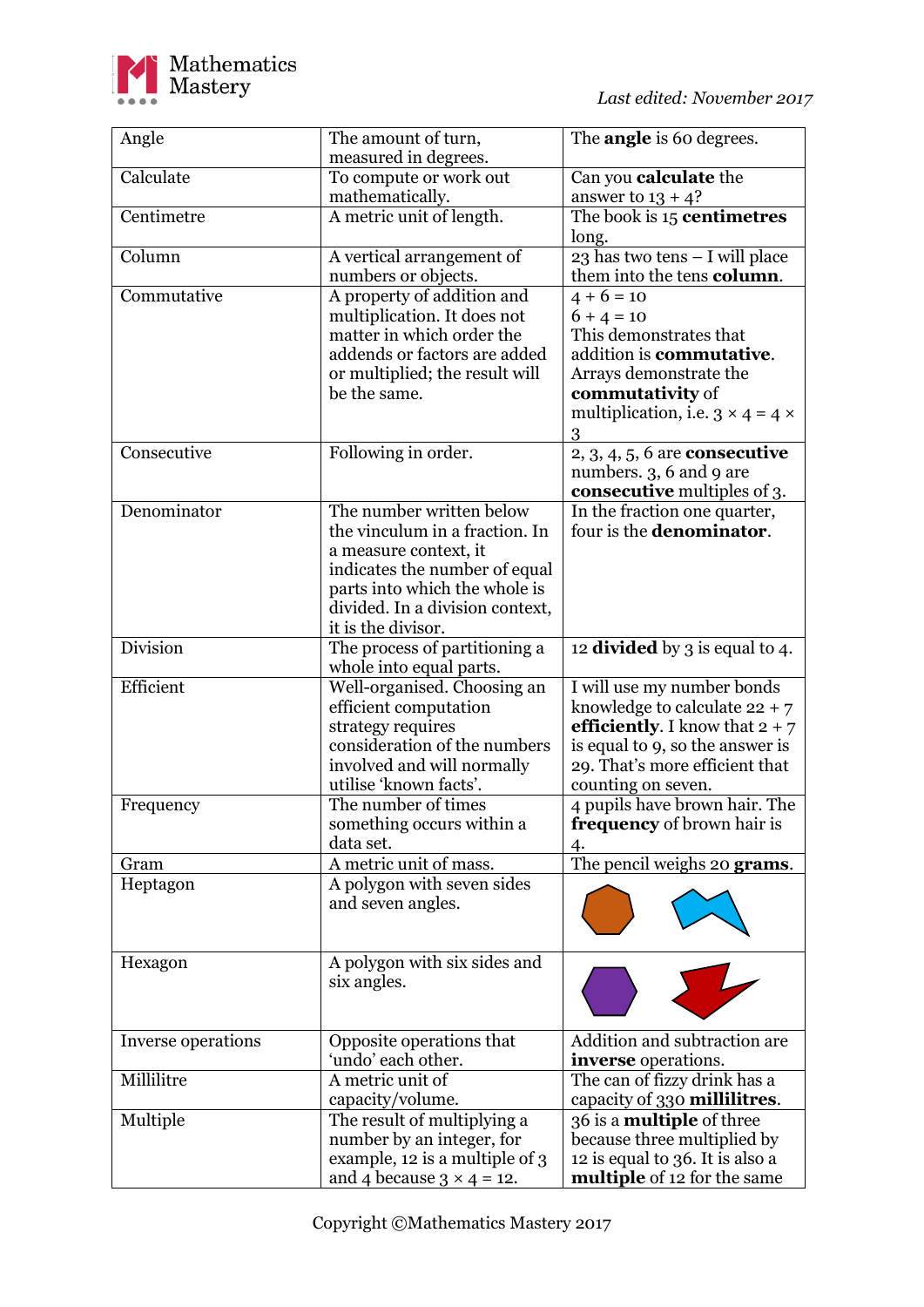

|                   |                                                                                                                                                                                                      | reason (and $1, 2, 4, 6, 9, 18$                                                                                     |
|-------------------|------------------------------------------------------------------------------------------------------------------------------------------------------------------------------------------------------|---------------------------------------------------------------------------------------------------------------------|
|                   |                                                                                                                                                                                                      | and 36).                                                                                                            |
| Multiplication    | One of the four mathematical<br>operations. Multiplication<br>can be understood as<br>repeated addition or scaling<br>(introduced in Year 3).                                                        | The <b>multiplication</b> symbol<br>is $\times$ .                                                                   |
| Multiply          | To increase a quantity by a<br>given scale factor.                                                                                                                                                   | I can <b>multiply</b> 3 by 4 which<br>is equal to 12.                                                               |
| Near double       | When two numbers involved<br>in an addition are close in<br>value, such as $23 + 22$ . The<br>numbers can be treated as<br>exact doubles, followed by<br>compensating.                               | To calculate 23 + 22, I can<br>use the near double<br>strategy. I can double 22 and<br>then add one more.           |
| Non-unit fraction | A fraction with a numerator<br>greater than one.                                                                                                                                                     | Two thirds is a non-unit<br>fraction.                                                                               |
| Numerator         | The number written above<br>the vinculum in a fraction. In<br>a measure context, it<br>indicates the specified<br>number of parts out of the<br>whole. In a division context,<br>it is the dividend. | In the fraction one quarter,<br>one is the <b>numerator</b> .                                                       |
| Octagon           | A polygon with eight sides<br>and eight angles.                                                                                                                                                      |                                                                                                                     |
| Operation         | A mathematical process. The<br>four mathematical operations<br>are addition, subtraction,<br>multiplication and division.                                                                            | $4 + 2 = 6$ . The <b>operation</b> is<br>addition.                                                                  |
| Pentagon          | A polygon with five sides and<br>five angles.                                                                                                                                                        |                                                                                                                     |
| Pictogram         | A representation of data<br>using pictures or symbols.                                                                                                                                               | <b>Countries people visited</b><br>France<br>Germany<br>America<br>China<br>Australia<br>Each stands for 10 people. |
| Quadrilateral     | A 2D shape with four sides<br>and four angles, which add<br>up to 360 degrees.                                                                                                                       |                                                                                                                     |
| Relationship      | The way in which two or<br>more things are connected.                                                                                                                                                | The <b>relationship</b> between<br>addition and subtraction is<br>that they are the inverse of<br>each other.       |
| Right angle       | An angle of 90 degrees.                                                                                                                                                                              | A square has four right<br>angles.                                                                                  |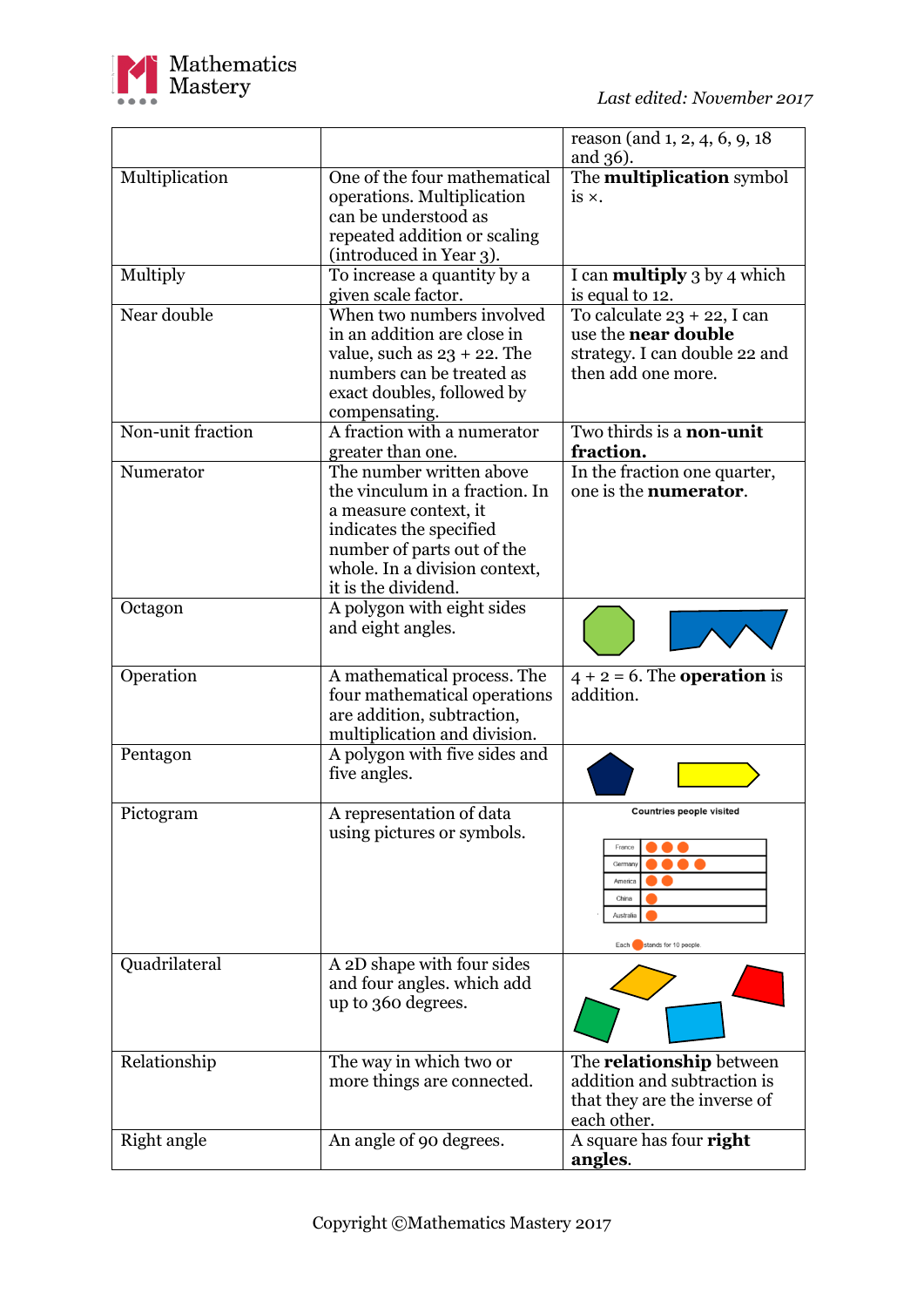

| Rotation      | The act of rotating about an                                                                                                                                           | I will <b>rotate</b> the square 90                                       |
|---------------|------------------------------------------------------------------------------------------------------------------------------------------------------------------------|--------------------------------------------------------------------------|
|               | axis/centre.                                                                                                                                                           | degrees clockwise.                                                       |
| Scale         | Equally spaced markings on a                                                                                                                                           | Using the <b>scale</b> on the ruler,                                     |
|               | measuring device which can                                                                                                                                             | the book measures 15cm.                                                  |
|               | be read to quantify a                                                                                                                                                  |                                                                          |
|               | measurement.                                                                                                                                                           |                                                                          |
| Symmetry      | A shape is symmetrical when                                                                                                                                            | This triangle has one line of                                            |
|               | it fits exactly onto itself when<br>folded in half.                                                                                                                    | symmetry.                                                                |
| Tally         | A form of counting. Each tally<br>is a vertical mark. After the<br>fourth vertical mark, a fifth<br>horizontal/diagonal mark is<br>drawn to create a group of<br>five. | Four children have black<br>hair; I will record this as four<br>tallies. |
| Temperature   | The measure of heat.                                                                                                                                                   | Outside has a temperature<br>of 15 degrees Celsius.                      |
| Unit fraction | A fraction with a numerator<br>of one.                                                                                                                                 | One-third is a unit fraction.                                            |
| Vinculum      | A horizontal line that                                                                                                                                                 | $\mathbf{1}$                                                             |
|               | separates the numerator and                                                                                                                                            | vinculum<br>4                                                            |
|               | the denominator in a                                                                                                                                                   |                                                                          |
|               | fraction.                                                                                                                                                              |                                                                          |

| Year 3                           | <b>Definition</b>                                                                                                                                                                       | <b>Example</b>                                                                                                    |
|----------------------------------|-----------------------------------------------------------------------------------------------------------------------------------------------------------------------------------------|-------------------------------------------------------------------------------------------------------------------|
| Acute angle                      | An angle that is smaller than<br>a right angle.                                                                                                                                         | It is smaller than my right<br>angle checker so this must be<br>an acute angle.                                   |
| Axis (plural: axes)              | A real or imaginary reference<br>line. The y-axis (vertical) and<br>x-axis (horizontal) on charts<br>and graphs are used to show<br>the measuring scale or labels<br>for the variables. | The y-axis on this bar graph<br>shows you how many pupils<br>preferred each colour.                               |
| Bar graph                        | A representation of data in<br>which the frequencies are<br>represented by the height or<br>length of the bars.                                                                         | This <b>bar graph</b> shows us the<br>preferred colours of the pupils<br>in our Year 3 class.                     |
| Columnar<br>addition/subtraction | The formal written<br>algorithms for addition and<br>subtraction that are<br>exemplified in <i>Mathematics</i><br><i>Appendix 1</i> of the 2014<br>national curriculum.                 | Solve the following<br>calculations by using the<br>appropriate method of<br>columnar addition or<br>subtraction. |
| Factor                           | A number, that when<br>multiplied with one or more<br>other factors, makes a given<br>number.                                                                                           | The number six has four<br><b>factors:</b> $1, 2, 3$ and $6$ .                                                    |
| Formal written methods           | <b>Exemplified in Mathematics</b><br>Appendix 1 (see above). As                                                                                                                         | Pupils should only use<br>formal written methods                                                                  |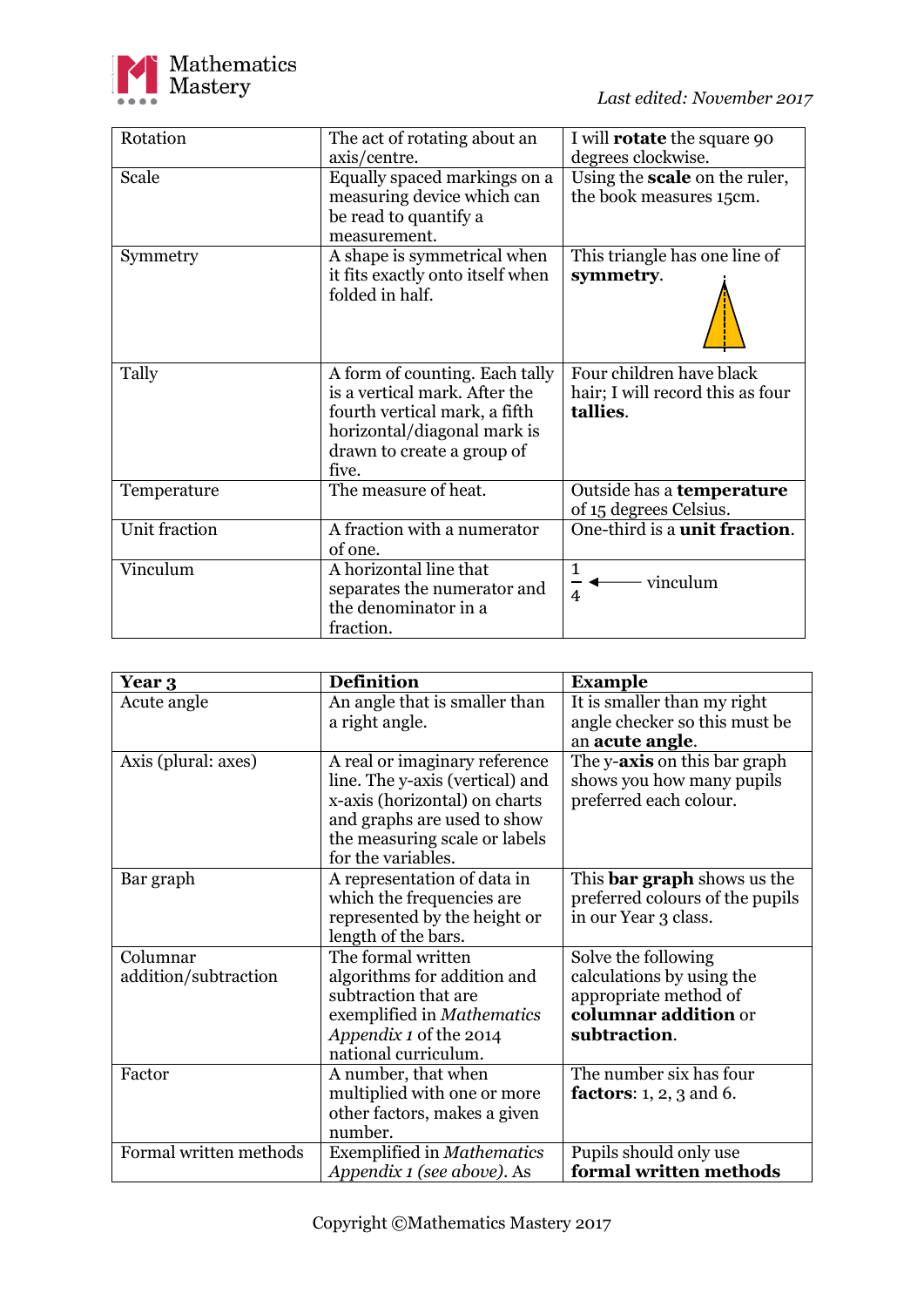

|               | well as including columnar<br>addition and subtraction,<br>these also consist of written<br>algorithms for multiplication<br>and division.                                     | for calculations that cannot be<br>efficiently calculated using<br>mental strategies (with or<br>without jottings).     |
|---------------|--------------------------------------------------------------------------------------------------------------------------------------------------------------------------------|-------------------------------------------------------------------------------------------------------------------------|
| Horizontal    | Horizontal refers to planes<br>and line segments that are<br>parallel to the horizon.                                                                                          | The x-axis on a graph should<br>be <b>horizontal</b> .                                                                  |
| Irregular     | In geometry, irregular is a<br>term used to describe shapes<br>that are not regular (see<br>below).                                                                            | The sides and the angles of<br>this pentagon are not all equal<br>so the pentagon is <b>irregular</b> .                 |
| Kilometre     | A metric unit measure of<br>length that is equal to one<br>thousand metres.                                                                                                    | The distance from the school<br>to Arun's house was exactly<br>one kilometre.                                           |
| Millimetre    | A metric unit measure of<br>length that is equal to one<br>thousandth of one metre.                                                                                            | The length of Philippa's ruler<br>is 300 millimetres.                                                                   |
| Numeral       | A numeral is a symbol (or<br>group of symbols) used to<br>represent a number.                                                                                                  | Whole numbers can all be<br>represented as <b>numerals</b><br>consisting of the digits o to 9.                          |
| Obtuse angle  | An angle that is greater than<br>a right angle but less than<br>180 degrees.                                                                                                   | It is greater than my right<br>angle checker so this angle<br>must be <b>obtuse</b> .                                   |
| Parallel      | Line segments that can be<br>described as parallel must be<br>on the same plane and will<br>never meet, regardless of how<br>far either or both line<br>segments are extended. | The opposite sides of a square<br>are <b>parallel</b> .                                                                 |
| Perimeter     | The perimeter of a 2-D shape<br>is the total distance around<br>its exterior.                                                                                                  | I know that one side of this<br>square is 2cm so it must have<br>a <b>perimeter</b> of 8cm.                             |
| Perpendicular | A pair of line segments (or<br>surfaces) can be described as<br>perpendicular if they<br>intersect at (or form) a right<br>angle.                                              | The adjacent sides of a<br>rectangle are <b>perpendicular</b> .                                                         |
| Place holder  | A place holder is a zero used<br>in any place value column<br>(that contains a value of zero)<br>to clarify the relative<br>positions of the digits in<br>other places.        | I need to use a place holder<br>in the ones column to make it<br>clear that my number is 320<br>and not 32.             |
| Prism         | A prism is a 3-D solid with<br>two identical, parallel bases<br>and otherwise rectangular<br>faces.                                                                            | A triangular <b>prism</b> has five<br>faces, consisting of three<br>rectangles and two triangles<br>which are parallel. |
| Product       | The result you get when you<br>multiply two numbers.                                                                                                                           | 24 is the <b>product</b> of 3 and 8.                                                                                    |
| Regular       | Regular 2-D shapes (regular<br>polygons) have angles that                                                                                                                      | A square is a regular 2-D<br>shape because all four angles                                                              |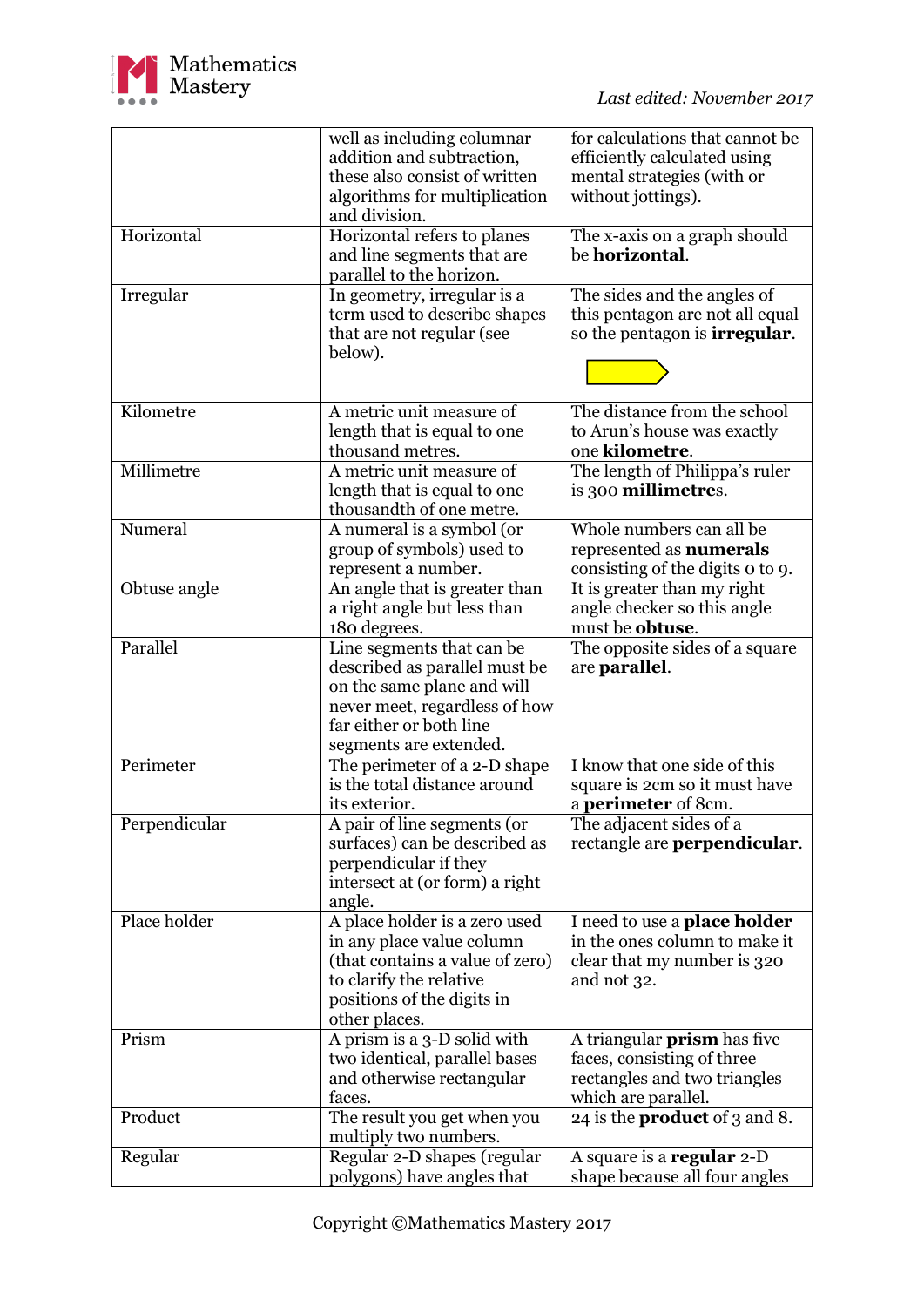

|                        | are all equal and side lengths<br>that are all equal.<br>Regular 3-D shapes (the | are right angles and all four<br>sides are the same length.<br>A cube is a <b>regular</b> 3-D shape |
|------------------------|----------------------------------------------------------------------------------|-----------------------------------------------------------------------------------------------------|
|                        | Platonic Solids) are those                                                       | with six identical square faces.                                                                    |
|                        | that have congruent (exactly                                                     |                                                                                                     |
|                        | the same) faces of a single<br>regular polygon.                                  |                                                                                                     |
| Roman numeral          | Roman numerals are a                                                             | The number twelve on this                                                                           |
|                        | system of symbols used to                                                        | clock is represented by the                                                                         |
|                        | represent numbers that were                                                      | Roman numerals XII,                                                                                 |
|                        | developed and used by the                                                        | which is $10 + 1 + 1$ .                                                                             |
|                        | Romans. They do not use a                                                        |                                                                                                     |
|                        | place value system.                                                              |                                                                                                     |
| Round                  | Approximate a number,                                                            | I would <b>round</b> the number 17                                                                  |
|                        | normally to the nearest                                                          | to 20 because it is three away                                                                      |
|                        | multiple of ten, to make it                                                      | from 20 but seven away from                                                                         |
|                        | easier with which to                                                             | 10.                                                                                                 |
|                        | calculate.                                                                       |                                                                                                     |
| Square-based pyramid   | A pyramid is a 3-D shape                                                         | This square-based                                                                                   |
|                        | with a 2-D shape (which gives                                                    | <b>pyramid</b> has five faces; one                                                                  |
|                        | the pyramid its name) as a                                                       | square face and four                                                                                |
|                        | base and triangular faces that                                                   | triangular faces.                                                                                   |
| Triangle-based pyramid | taper to a point called a                                                        | This triangle-based                                                                                 |
|                        | vertex or apex.                                                                  | <b>pyramid</b> has four triangular                                                                  |
|                        |                                                                                  | faces.                                                                                              |

| Year 4           | <b>Definition</b>                                                                                                                                                    | <b>Example</b>                                                                                                             |
|------------------|----------------------------------------------------------------------------------------------------------------------------------------------------------------------|----------------------------------------------------------------------------------------------------------------------------|
| Area             | The space a surface takes<br>up inside its perimeter.<br>Area is always measured in<br>square units.                                                                 | The <b>area</b> is 8 square units.                                                                                         |
| Associative law  | No matter how the parts in<br>an addition or<br>multiplication equation are<br>grouped, the answer will be<br>the same.                                              | $(6+3)+2=11$<br>$6 + (3 + 2) = 11$<br>Addition and multiplication are<br>associative. Subtraction and<br>division are not. |
| Convert          | To change from one unit of<br>measurement to another.                                                                                                                | 2 km can be <b>converted</b> to metres<br>$-$ it is equal to 2000 m.                                                       |
| Coordinate       | The position of a point,<br>usually described using<br>pairs of numbers.<br>Sometimes called Cartesian<br>coordinates, after the<br>mathematician Rene<br>Descartes. | The <b>coordinate</b> $(3,4)$ describes a<br>point that is 3 on the x axis and 4<br>on the y axis.                         |
| Decimal fraction | A fraction expressed in its<br>decimal form.                                                                                                                         | Half written as a decimal fraction<br>is $0.5$ .                                                                           |
| Distributive law | The process whereby<br>adding some numbers and<br>then multiplying the sum<br>gives the same answer as                                                               | $3 \times (2 + 4) = (3 \times 2) + (3 \times 4)$<br>$3 \times 12 = (3 \times 10) + (3 \times 2)$                           |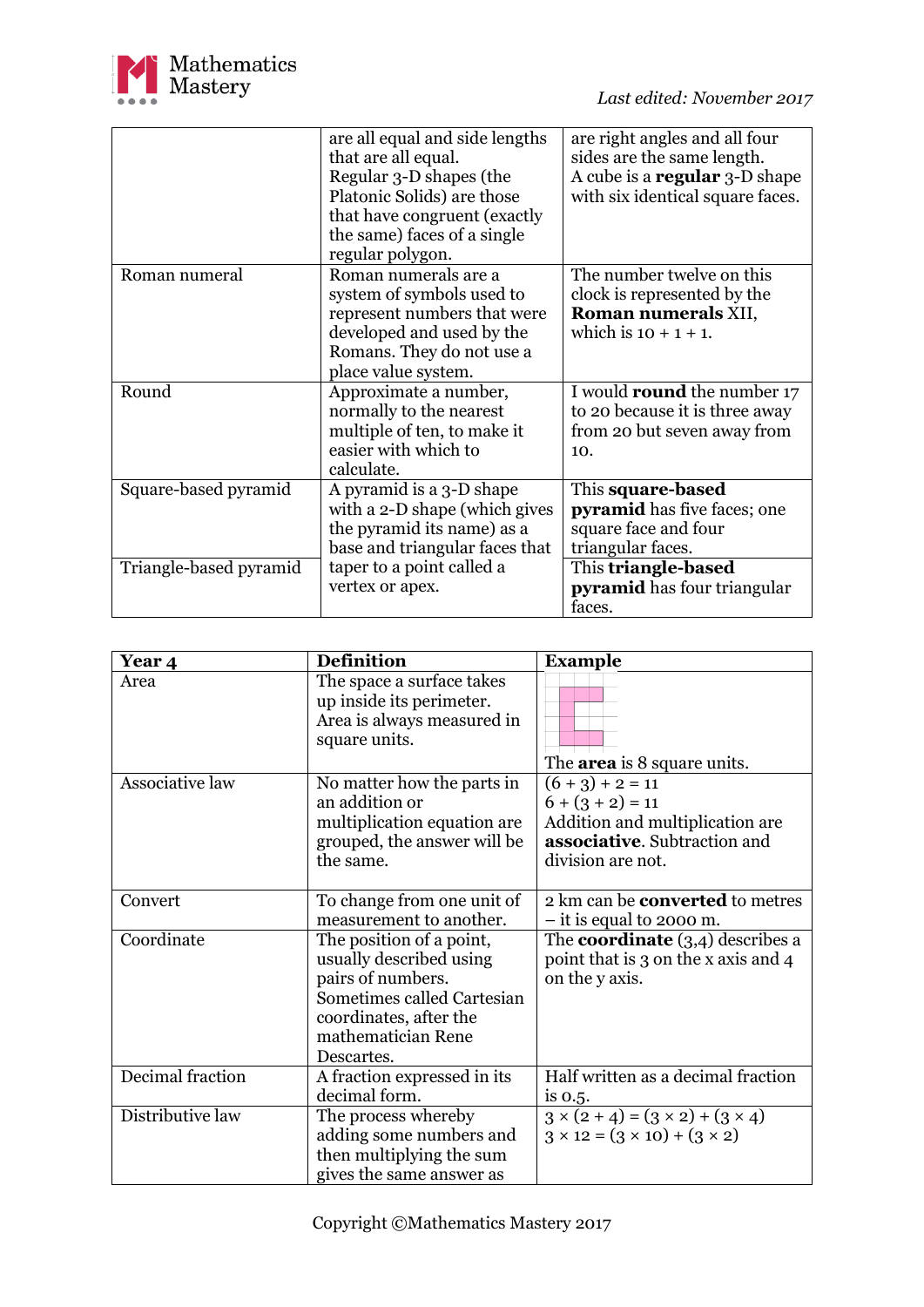

|                          | multiplying the numbers<br>separately and then adding<br>the products.                                                                                                                  |                                                                              |
|--------------------------|-----------------------------------------------------------------------------------------------------------------------------------------------------------------------------------------|------------------------------------------------------------------------------|
| Dividend                 | The amount that you want<br>to divide.                                                                                                                                                  | In '12 ÷ 3 = 4', 12 is the<br>dividend.                                      |
| Divisor                  | The number you divide by.                                                                                                                                                               | In '12 ÷ 3 = 4', 3 is the <b>divisor</b> .                                   |
| Equilateral              | Having all sides the same<br>length.                                                                                                                                                    | An equilateral triangle has three<br>equal sides.                            |
| Equivalent               | Equivalent means having<br>the same value. Equivalent<br>fractions have the same<br>value.                                                                                              | $\overline{2}$<br>1<br>$\frac{\overline{}}{4} = \frac{\overline{}}{2}$       |
| Expression               | One or a group of numbers,<br>symbols or operators. An<br>expression does not use<br>equality or inequality signs.<br>Using an equality or<br>inequality sign will give an<br>equation. | $2 \times 3$<br>$4^2$                                                        |
| Grid                     | A series of evenly divided<br>and equally spaced shapes,<br>usually squares.                                                                                                            |                                                                              |
| <b>Improper fraction</b> | A fraction where the<br>numerator is bigger than<br>the denominator. These<br>fractions are therefore<br>greater than one whole.                                                        | 12<br>$\overline{11}$                                                        |
| Integer                  | A whole number that can be<br>positive or negative.                                                                                                                                     | 6 is an integer, 0.6 is not.                                                 |
| Interval                 | An interval on a graph's<br>axis lies between two<br>values.                                                                                                                            | If one point on an axis is 50 and<br>the next 60, the <b>interval</b> is 10. |
| Isosceles                | Having two sides of equal<br>length. Isosceles triangles<br>have two equal sides;<br>isosceles trapezia have two<br>equal, non-parallel sides.                                          |                                                                              |
| Kite                     | A 2-D shape with two pairs<br>of equal length adjacent<br>sides. The diagonals<br>intersect at right angles.                                                                            |                                                                              |
| Line graph               | A graph that uses lines to<br>connect the points on a<br>data chart.<br>Used to present continuous<br>data, such as change over<br>time.                                                | Temperature graph<br>8:00am<br>10:00am<br>12:00 noon<br>2:00pm<br>4:00pm     |
| Mixed numbers            | Numbers consisting of an<br>integer and fractional part.                                                                                                                                | $1\frac{1}{2}$ ; $3\frac{3}{4}$                                              |
| Negative number          | A number that is less than<br>zero. (It is helpful to refer<br>to these numbers as                                                                                                      | $-1, -24, -0.5$ etc.                                                         |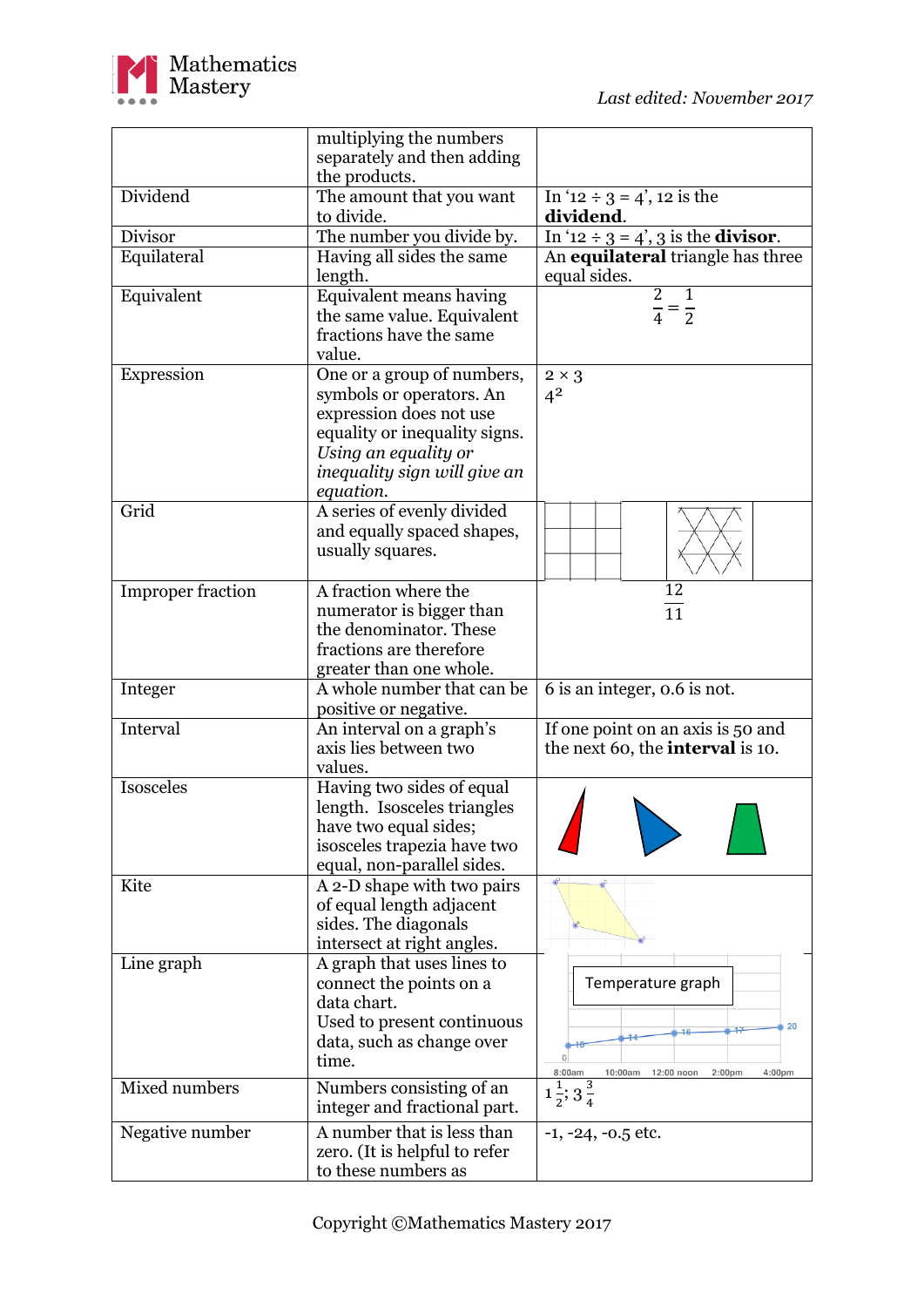

|                      | 'negative numbers' rather    |                                                                                                                                                                                                                                                  |
|----------------------|------------------------------|--------------------------------------------------------------------------------------------------------------------------------------------------------------------------------------------------------------------------------------------------|
|                      | than 'minus' to avoid        |                                                                                                                                                                                                                                                  |
|                      | confusion with the           |                                                                                                                                                                                                                                                  |
|                      | operation 'minus'.)          |                                                                                                                                                                                                                                                  |
| Parallelogram        | A 2-D shape that has two     |                                                                                                                                                                                                                                                  |
|                      | pairs of parallel sides and  |                                                                                                                                                                                                                                                  |
|                      | equal opposite angles.       |                                                                                                                                                                                                                                                  |
| Plot                 | To mark out a point on a     | <b>Plot</b> the point $(3,6)$ means to                                                                                                                                                                                                           |
|                      | graph or grid.               | draw the precise location of that                                                                                                                                                                                                                |
|                      |                              | point, usually shown as a dot or a                                                                                                                                                                                                               |
|                      |                              | small cross.                                                                                                                                                                                                                                     |
| Point                | The precise location of a    | An exact place on a graph or on                                                                                                                                                                                                                  |
|                      | position on a 2-D plane.     | squared paper. A <b>point</b> is often                                                                                                                                                                                                           |
|                      |                              | represented by a capital letter.                                                                                                                                                                                                                 |
|                      |                              |                                                                                                                                                                                                                                                  |
|                      |                              |                                                                                                                                                                                                                                                  |
|                      |                              |                                                                                                                                                                                                                                                  |
|                      |                              |                                                                                                                                                                                                                                                  |
|                      |                              |                                                                                                                                                                                                                                                  |
| Positive number      | A number that is greater     | 3, 32, 0.5                                                                                                                                                                                                                                       |
|                      | than zero. Zero is neither   |                                                                                                                                                                                                                                                  |
|                      | positive or negative.        |                                                                                                                                                                                                                                                  |
| Proper fraction      | A fraction with a value less | $\frac{1}{2}, \frac{3}{4}, \frac{5}{8}$                                                                                                                                                                                                          |
|                      | than one.                    |                                                                                                                                                                                                                                                  |
| Protractor           | A measuring device for       |                                                                                                                                                                                                                                                  |
|                      | measuring the size of an     |                                                                                                                                                                                                                                                  |
|                      | angle. Angles are measured   |                                                                                                                                                                                                                                                  |
|                      | in degrees (°).              |                                                                                                                                                                                                                                                  |
| Quotient             | The result when the          | $15 \div 3 = 5$                                                                                                                                                                                                                                  |
|                      | dividend is divided by the   | 5 is the quotient.                                                                                                                                                                                                                               |
|                      | divisor.                     |                                                                                                                                                                                                                                                  |
| Rectilinear          | A rectilinear shape has      | A rectangle.                                                                                                                                                                                                                                     |
|                      | straight line edges which    | A straight-sided shape that can be                                                                                                                                                                                                               |
|                      | are perpendicular (all meet  | divided up into other rectangles.                                                                                                                                                                                                                |
|                      | at right angles).            |                                                                                                                                                                                                                                                  |
|                      |                              |                                                                                                                                                                                                                                                  |
| Rhombus              | An equilateral               |                                                                                                                                                                                                                                                  |
|                      | parallelogram with four      |                                                                                                                                                                                                                                                  |
|                      | equal length sides.          |                                                                                                                                                                                                                                                  |
| Scalene              | A scalene triangle has three |                                                                                                                                                                                                                                                  |
|                      | unequal sides and three      |                                                                                                                                                                                                                                                  |
|                      | unequal angles.              |                                                                                                                                                                                                                                                  |
| Short division       | A formal written layout      |                                                                                                                                                                                                                                                  |
|                      | where the quotient is        |                                                                                                                                                                                                                                                  |
|                      | calculated showing only      | $\begin{array}{c}\n 77 \\ 5 \overline{)385}\n \end{array}$                                                                                                                                                                                       |
|                      | one written step.            |                                                                                                                                                                                                                                                  |
|                      |                              |                                                                                                                                                                                                                                                  |
| Short multiplication | A formal written layout      | 782                                                                                                                                                                                                                                              |
|                      | where the multiplier is      | $\overline{9}$<br>X and the set of the set of the set of the set of the set of the set of the set of the set of the set of the set of the set of the set of the set of the set of the set of the set of the set of the set of the set of the set |
|                      | usually 9 or less.           | 7038                                                                                                                                                                                                                                             |
|                      |                              |                                                                                                                                                                                                                                                  |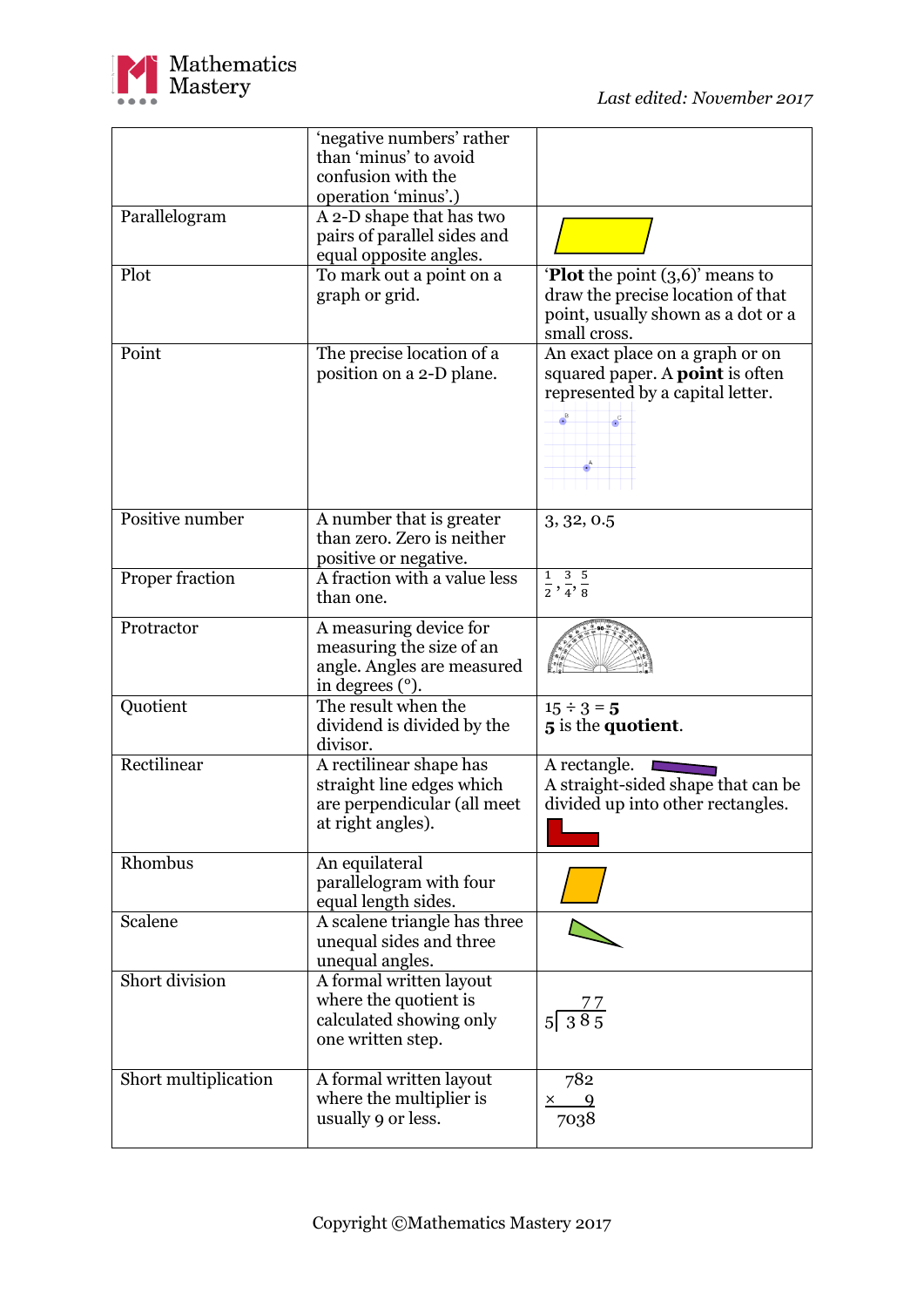

| Simplify          | To write a number or<br>equation in its simplest         | I can <b>simplify</b> $\frac{8}{10}$ to $\frac{4}{5}$ .     |
|-------------------|----------------------------------------------------------|-------------------------------------------------------------|
|                   | form.                                                    |                                                             |
| Square centimetre | A unit of measure for area<br>equal to a square with the | Sometimes referred to as<br>centimetre squared, abbreviated |
|                   | dimensions 1 cm by 1cm.                                  | to cm <sup>2</sup> .                                        |
| Trapezium         | A quadrilateral with exactly                             |                                                             |
|                   | one pair of parallel sides.                              |                                                             |

| Year 5           | <b>Definition</b>                                                                                                                                                      | <b>Example</b>                                                                                          |
|------------------|------------------------------------------------------------------------------------------------------------------------------------------------------------------------|---------------------------------------------------------------------------------------------------------|
| Angle at a point | Angles that meet at a point<br>that sum to 360°.                                                                                                                       | $110^\circ$<br>$50^\circ$<br>70°                                                                        |
| Angle on a line  | Angles formed on a straight<br>line that sum to 180°.                                                                                                                  | $125^\circ$                                                                                             |
| Average (mean)   | A measure of central<br>tendency. The mean average<br>of a set of data is the sum of<br>the quantities divided by the<br>number of quantities.                         | The <b>mean average</b> of the set $4$ ,<br>5, 5, 6 is 5 because $(4 + 5 + 5 + 6)$<br>$\div 4 = 5.$     |
| Common factor    | A factor of two (or more)<br>given numbers.                                                                                                                            | A common factor of 12 and 9 is<br>3 because $3 \times 4 = 12$ and $3 \times 3 =$<br>12.                 |
| Common multiple  | A multiple of two (or more)<br>given numbers.                                                                                                                          | A common multiple of 3 and 6<br>is 12 because $3 \times 4 = 12$ and $6 \times 2$<br>$= 12.$             |
| Congruent        | Used to describe two shapes<br>or figures which are exactly<br>the same size.                                                                                          | The two triangles are<br><b>congruent</b> . If I place one on top<br>of the other, there is no overlap. |
| Cube number      | The product of three equal<br>factors.                                                                                                                                 | Eight is a cube number because<br>$8 = 2 \times 2 \times 2 = 2^3$ .                                     |
| Cubic centimetre | A unit used to measure<br>volume. The space taken up<br>by a cube with edges of<br>length 1 cm or which<br>measures $1 \text{ cm} \times 1 \text{ cm} \times 1$<br>cm. | The volume of this multilink cube<br>is eight cubic centimetres.                                        |
| Cubic metre      | A unit used to measure<br>volume. The space taken up<br>by a cube with edges of<br>length 1 metre.                                                                     | The volume of this fridge is two<br>cubic metres.                                                       |
| Decagon          | A polygon with ten sides<br>and ten angles.                                                                                                                            |                                                                                                         |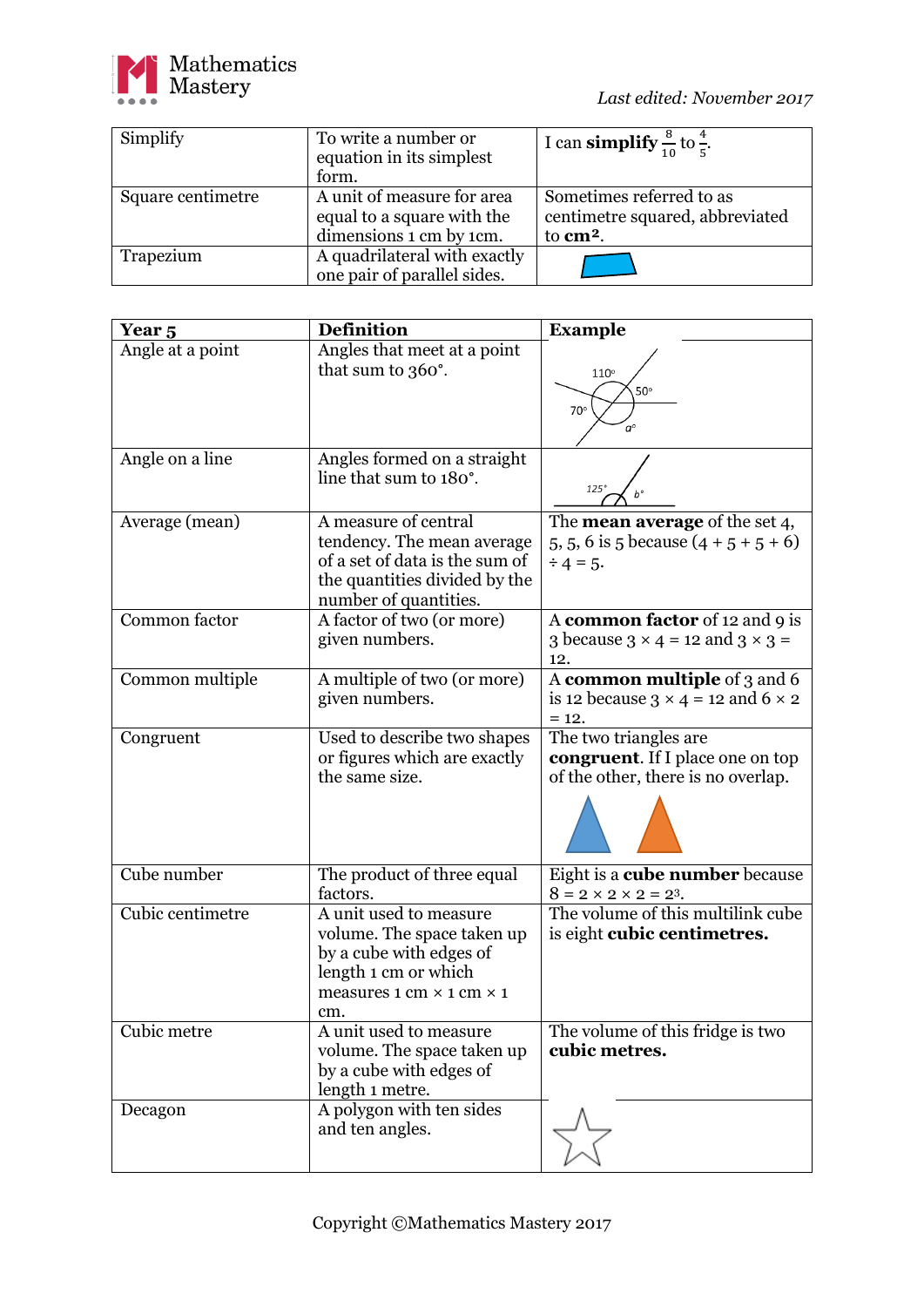

| Degree                        | The unit of measure for<br>angles.                                                                                  | A right angle is 90 degrees.                                                                                   |
|-------------------------------|---------------------------------------------------------------------------------------------------------------------|----------------------------------------------------------------------------------------------------------------|
| Diagonal                      | A straight line segment that<br>joins one vertex to another.                                                        | The diagonals<br>of a kite are<br>perpendicular                                                                |
| <b>Divisible</b>              | A number is said to be<br>divisible by another if it can<br>be divided by that number<br>without a remainder.       | 24 is <b>divisible</b> by 8. When<br>divided by 8 it gives a quotient of<br>3, with no remainder.              |
| Dodecagon                     | A polygon with twelve sides<br>and twelve angles.                                                                   |                                                                                                                |
| Long division                 | The formal written<br>algorithm that can be used<br>to divide by a number with<br>two or more digits.               | 34<br>12 408<br>36<br>48<br><u>48</u><br>$\Omega$                                                              |
| Long multiplication           | The formal written<br>algorithm that can be used<br>to multiply a number by a<br>number with two or more<br>digits. | 34<br>$\begin{array}{r} \times \quad 1 \quad 2 \\ \hline 6 \quad 8 \end{array}$<br>3 4 0<br>408                |
| Negative integer              | A whole number with a<br>value less than zero. Zero is<br>neither positive nor<br>negative.                         | When the temperature falls<br>below o <sup>o</sup> a <b>negative integer</b> is<br>used to record it.          |
| Nonagon                       | A polygon with nine sides<br>and nine angles.                                                                       |                                                                                                                |
| Percentage                    | The number of parts per<br>hundred which is written<br>using the % symbol.                                          | 30% means for every 100 there<br>are 30.                                                                       |
| Polygon                       | A 2-D shape with three or<br>more straight sides.                                                                   | Triangles and rectangles are<br>examples of <b>polygons</b> .                                                  |
| Polyhedron (pl.<br>polyhedra) | A 3-D shape with flat<br>surfaces that are polygons.                                                                | A cuboid is a <b>polyhedron</b> .<br>A cylinder is not a <b>polyhedron</b><br>because it has a curved surface. |
| Prime factor                  | A factor that is a prime<br>number.                                                                                 | 3 and 2 are <b>prime factors</b> of 6.                                                                         |
| Prime number                  | A whole number with only<br>two factors, one and the<br>number itself.                                              | 2, 3, 5, 7, 11, 13, 17 and 19 are the<br><b>prime numbers</b> less than 20.                                    |
| Remainder                     | The amount remaining after<br>division when a whole<br>number answer is needed.                                     | 21 divided by four is equal to five<br>with a <b>remainder</b> of 1.                                           |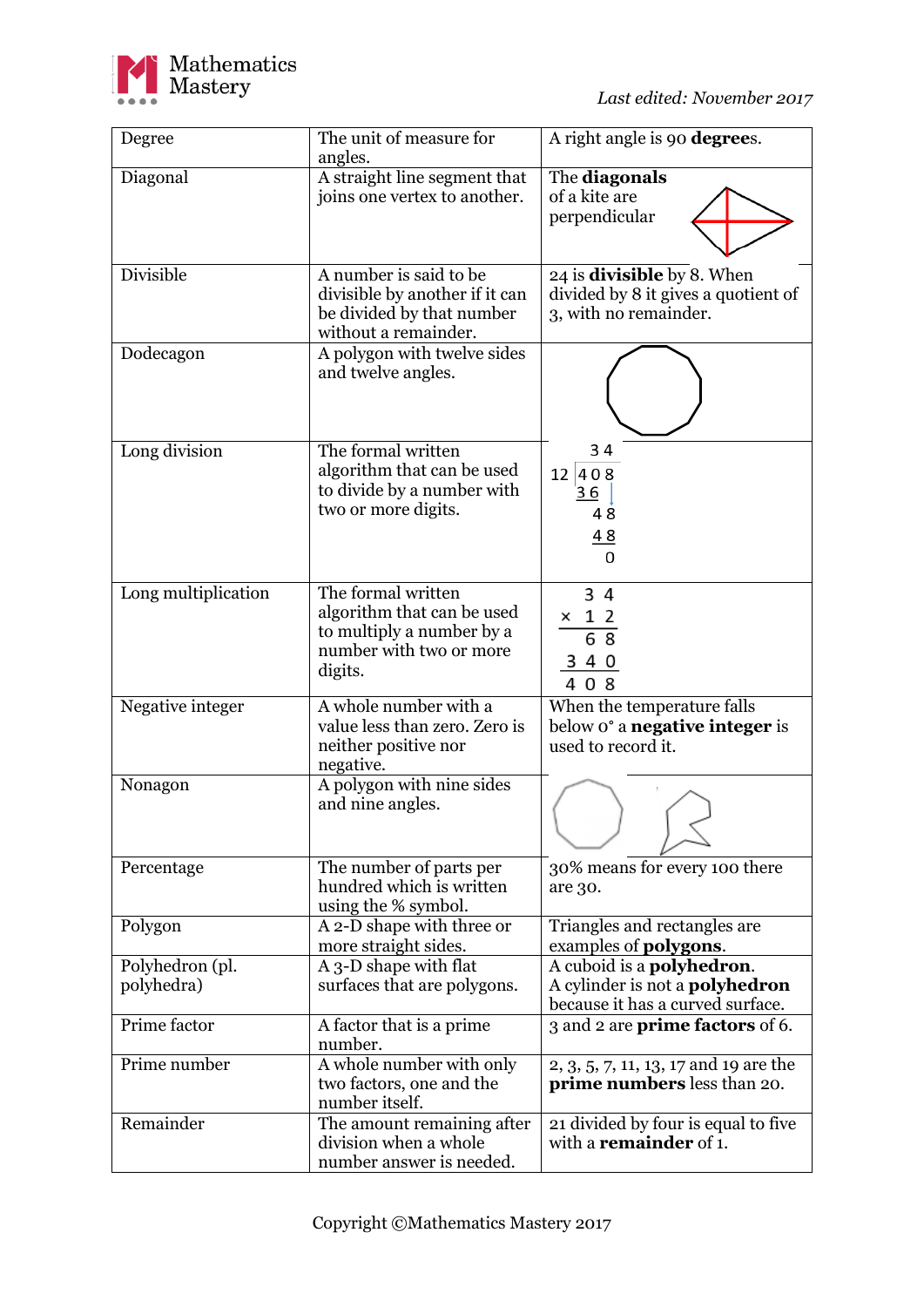

| Reflection<br>Reflex angle | A mirror image that is<br>equidistant from a mirror<br>line.<br>An angle that is greater than                                                                              | The shape has been reflected in<br>the dotted mirror line.                                                                                                  |
|----------------------------|----------------------------------------------------------------------------------------------------------------------------------------------------------------------------|-------------------------------------------------------------------------------------------------------------------------------------------------------------|
|                            | $180^\circ$ .                                                                                                                                                              |                                                                                                                                                             |
| Scale (not to scale)       | The ratio of lengths, in a<br>drawing, are in proportion<br>to the measurements of the<br>real object.<br>The lengths are not in<br>proportion when not to<br>scale.       | The diagram was not drawn to<br>scale. That means I can't use a<br>ruler to measure the sides,<br>because they are not in<br>proportion to the real object. |
| Square metre               | A unit of measure for area.<br>The surface covered by a<br>square with sides of length<br>one metre.                                                                       | The area of the floor in a room<br>might be measured in <b>square</b><br>metres.                                                                            |
| Square number              | The product of two equal<br>factors.                                                                                                                                       | 9 is a <b>square number</b> because<br>$9 = 3 \times 3 = 3^2$ .                                                                                             |
| Tetrahedron                | A 3-D shape with four<br>triangular faces.                                                                                                                                 |                                                                                                                                                             |
| Transformation             | A collective term for the<br>ways that shapes can be<br>changed, resulting in<br>congruent or similar shapes,<br>i.e. translation, reflection,<br>rotation or enlargement. | Translations and reflections are<br>types of <b>transformations</b> .                                                                                       |
| Translation                | When a shape moves so that<br>it is in a different position<br>but retains the same size,<br>area, angles and side length<br>and so is congruent.                          | Triangle C has been translated<br>three right and two down<br>resulting in triangle D.<br>3 right<br>2 down<br>D                                            |

| Year 6 | <b>Definition</b>                             | <b>Example</b> |
|--------|-----------------------------------------------|----------------|
| Arc    | A portion of the<br>circumference of a circle |                |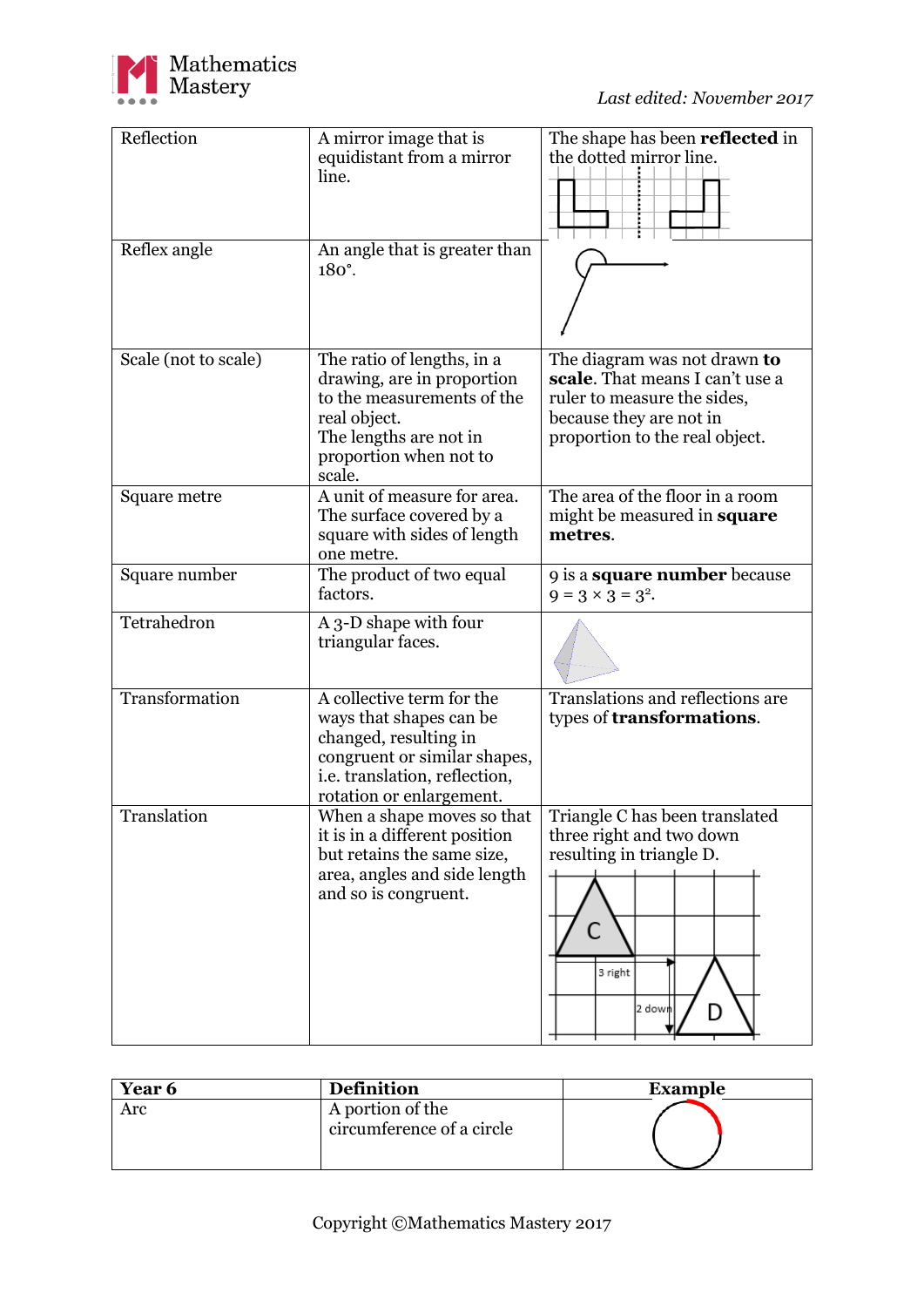

| <b>Brackets</b>              | The symbols () used to<br>separate parts of a multi-step<br>calculation.                                                                                       | $(10 - 2) \times 3 = 21$                                                                                                                                                       |
|------------------------------|----------------------------------------------------------------------------------------------------------------------------------------------------------------|--------------------------------------------------------------------------------------------------------------------------------------------------------------------------------|
| Centre                       | In a circle, the centre refers to<br>one point that is equidistant<br>to all points around the<br>circumference of the circle.                                 | To draw a circle, I place the<br>point of my pair of compasses<br>at the <b>centre</b> .                                                                                       |
| Circumference                | The perimeter/boundary of a<br>circle.                                                                                                                         |                                                                                                                                                                                |
| Compasses                    | A tool for creating curved<br>lines, arcs and circles.                                                                                                         | I can use a pair of compasses<br>to draw a circle with a radius<br>of $4 \text{ cm}$ .                                                                                         |
| <b>Common fraction</b>       | A fraction written with a<br>numerator and denominator<br>separated by a vinculum.                                                                             | One quarter can be written as<br>a common fraction, $\frac{1}{4}$ .                                                                                                            |
| Degree of accuracy           | A description of how<br>accurately a value is<br>communicated.                                                                                                 | The degree of accuracy<br>needed for the answer is one<br>decimal place.                                                                                                       |
| Diameter                     | A line from one point of the<br>circumference of a circle to<br>another on the opposite side,<br>which must pass through the<br>centre of the circle.          | The circumference of a circle<br>is the <b>diameter</b> multiplied by<br>pi.                                                                                                   |
| <b>Equivalent expression</b> | An expression, which can be<br>algebraic, which is equal in<br>value to another expression.                                                                    | Find an equivalent<br><b>expression</b> to $17 + 10.18 + 9$<br>is an equivalent expression<br>to $17 + 10$ .                                                                   |
| Factorise                    | To identify factors of a given<br>number. To express a<br>number as factors.                                                                                   | I can <b>factorise</b> 12 by looking<br>at its factor pairs. $1 \times 12 = 12$ ,<br>$2 \times 6 = 12, 3 \times 4 = 12$ . So the<br>factors of 12 are 1, 2, 3, 4, 6<br>and 12. |
| Foot/feet                    | An imperial unit of measure<br>of length.                                                                                                                      | I am approximately five feet<br>tall.                                                                                                                                          |
| Formula                      | An algebraic expression of a<br>rule.                                                                                                                          | The area of a rectangle can be<br>found by multiplying the<br>width and height.<br>$\mathbf{a} = \mathbf{w} \times \mathbf{h}$                                                 |
| Gallon                       | An imperial unit of measure<br>of volume/capacity.                                                                                                             | A gallon is approximately 4.5<br>litres                                                                                                                                        |
| Imperial unit                | A unit of measure once<br>officially used in the UK but<br>is now used less often, except<br>in the context of length.<br>Includes miles, pounds and<br>pints. | Miles are an imperial unit to<br>measure length.                                                                                                                               |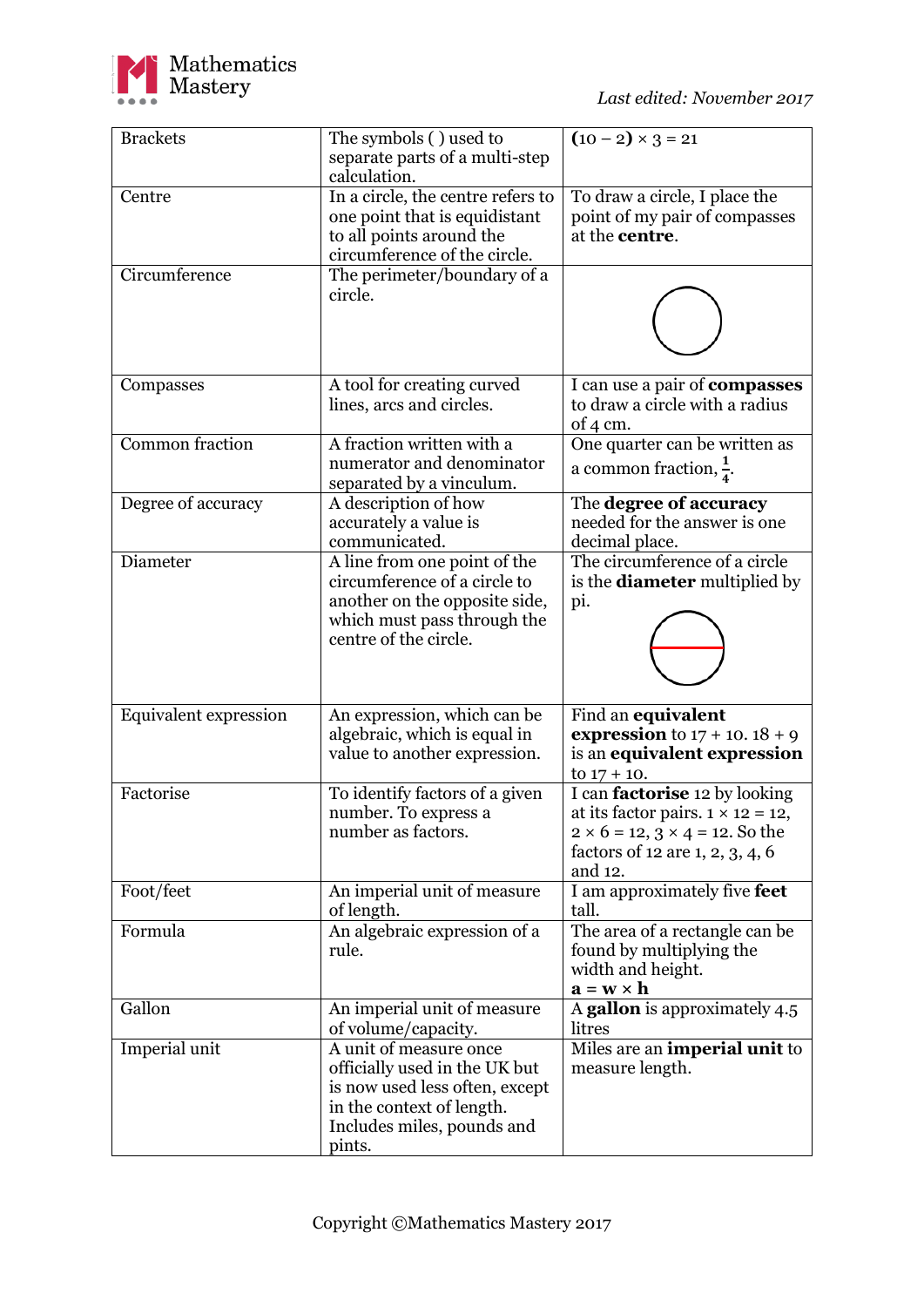

| Inch                | An imperial unit of measure.                           | An <b>inch</b> is approximately 2.2<br>cm.             |
|---------------------|--------------------------------------------------------|--------------------------------------------------------|
| Intersect           | The point at which two (or                             | The x and y axes <b>intersect</b> at                   |
|                     | more) lines meet is where                              | (0,0)                                                  |
|                     | they intersect.                                        |                                                        |
| Metric unit         | A standard unit of measure                             | Litres are a metric unit used                          |
|                     | used in the UK and Europe.                             | to measure volume.                                     |
|                     | Includes centimetres, litres                           |                                                        |
|                     | and kilograms.                                         |                                                        |
| Mile                | An imperial unit of measure                            | Five <b>miles</b> is equivalent to                     |
|                     | of length.                                             | eight kilometres.                                      |
| <b>Net</b>          | A group of 2-D shapes which,                           | The <b>net</b> of a cube is                            |
|                     | when folded and connected,                             | comprised of six connected                             |
|                     | forms a 3-D polyhedron.                                | squares.                                               |
| Order of operations | The internationally agreed                             | $(3 + 4) \times 2 = \Box$                              |
|                     | order to complete operations                           | The order of operations<br>dictates that the operation |
|                     | in a multi-step equation with                          | within the brackets is                                 |
|                     | multiple operations.                                   | completed first.                                       |
| Origin              | The point at which axes in a                           |                                                        |
|                     | coordinates grid cross; the                            |                                                        |
|                     | point $(0,0)$ .                                        |                                                        |
|                     |                                                        |                                                        |
|                     |                                                        |                                                        |
|                     |                                                        | The <b>origin</b> is indicated by the                  |
|                     |                                                        | blue dot.                                              |
| Ounce               | An imperial unit of measure                            | The newborn baby had a mass                            |
|                     | of mass.                                               | of 6 pounds and 3 <b>ounces</b> .                      |
| Pie chart           | A representation of a set of                           | <b>Nationality of Astronauts</b>                       |
|                     | data where each segment                                | on Board ISS January                                   |
|                     | represents one group in                                | 2017                                                   |
|                     | proportion to the whole.                               |                                                        |
|                     |                                                        |                                                        |
|                     |                                                        |                                                        |
|                     |                                                        |                                                        |
|                     |                                                        |                                                        |
|                     |                                                        |                                                        |
|                     |                                                        | <b>Exercise EXECUSA Exerce</b>                         |
|                     |                                                        |                                                        |
|                     |                                                        |                                                        |
| Pint                | An imperial unit of measure.                           | I found a <b>pint</b> of milk on my                    |
|                     |                                                        | doorstep.                                              |
| Pound (mass)        | An imperial unit of measure                            | The new-born baby had a                                |
|                     | of mass.                                               | mass of 6 pounds and 3                                 |
|                     |                                                        | ounces.                                                |
| Proportion          | A comparison between two or                            | Two thirds of a class were                             |
|                     | more parts of a whole or                               | boys. The <b>proportion</b> of the                     |
|                     | group. Proportion expresses a                          | class that is girls is one third.                      |
|                     | part-whole relationship. This                          |                                                        |
|                     | may be represented as a<br>fraction, a percentage or a |                                                        |
|                     | decimal.                                               |                                                        |
|                     |                                                        |                                                        |